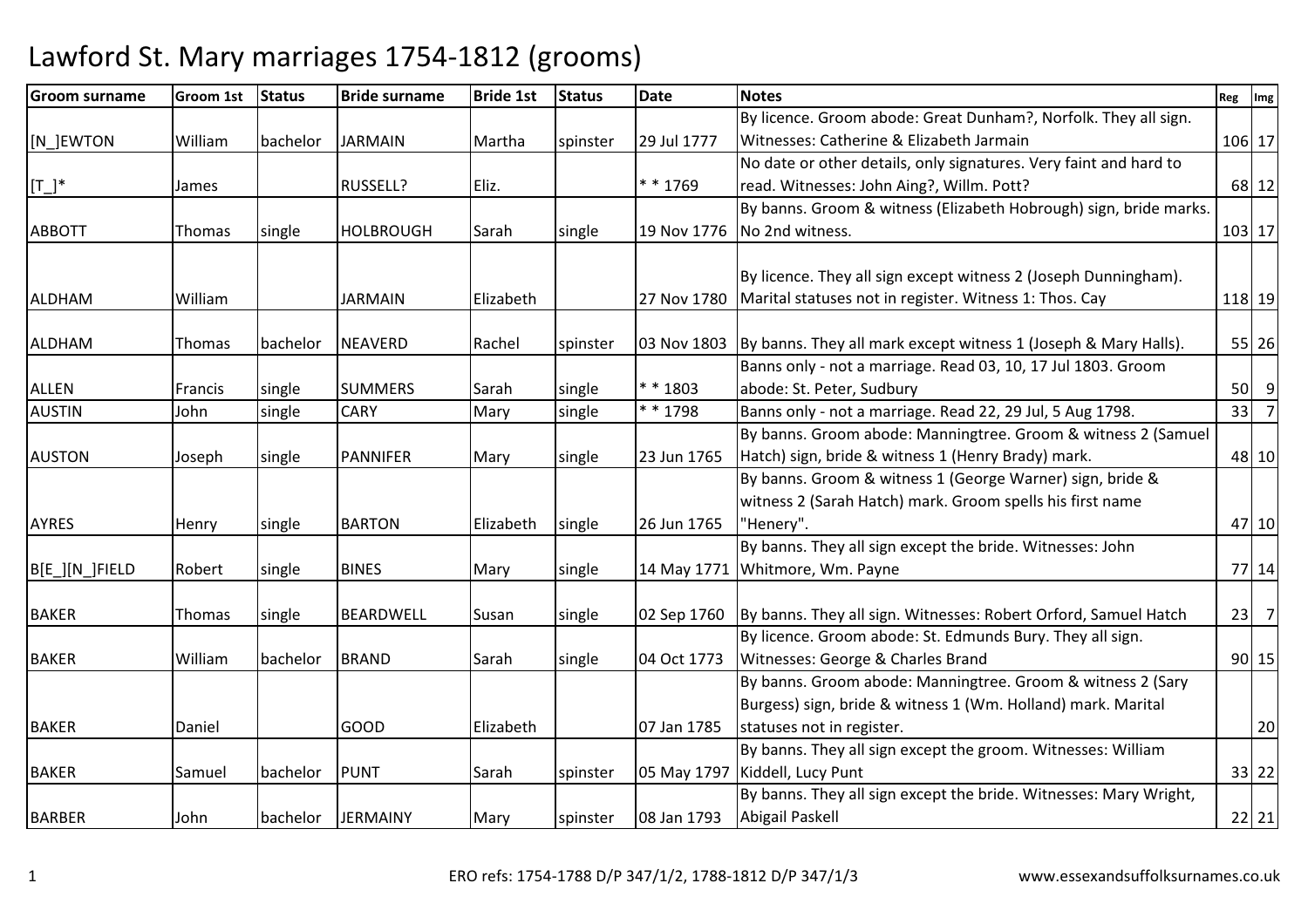| <b>Groom surname</b> | <b>Groom 1st</b> | <b>Status</b> | <b>Bride surname</b> | <b>Bride 1st</b> | <b>Status</b> | <b>Date</b> | <b>Notes</b>                                                         | Reg       | Img     |
|----------------------|------------------|---------------|----------------------|------------------|---------------|-------------|----------------------------------------------------------------------|-----------|---------|
|                      |                  |               |                      |                  |               |             | By banns. Groom & witness 1 (Isaac Jennings) sign, bride & witness   |           |         |
| <b>BARBER</b>        | John             | widower       | <b>DOUBLE</b>        | Sarah            | spinster      | 18 Jul 1806 | 2 (Mary Jermyn) mark.                                                |           | 71 29   |
|                      |                  |               |                      |                  |               |             | By licnence. Groom abode: Bures St. Mary, Suffolk. They all sign. No |           |         |
|                      |                  |               |                      |                  |               |             | 2nd witness. Marital statuses not in register. Witness: Saml.        |           |         |
| <b>BARNARD</b>       | William          |               | <b>CARRINGTON</b>    | Elizabeth        |               | 17 Sep 1774 | Sosker?                                                              |           | $92$ 15 |
|                      |                  |               |                      |                  |               |             | By licence. They all sign. Bride's marital status not in register.   |           |         |
| <b>BARNARD</b>       | William          |               | <b>ALDHAM</b>        | Mary             | widow         | 01 Oct 1800 | Witnesses: Thos. Barnard, Isaac Jennings                             |           | 43 24   |
|                      |                  |               |                      |                  |               |             | By licence. Groom abode: Brightlingsea. They all sign. Witnesses:    |           |         |
| <b>BAWTREE</b>       | William          | single        | <b>BARNARD</b>       | Barbara          | single        | 15 Apr 1762 | Wm. Bawtree, Thos. Barnard                                           | 31        | 8       |
|                      |                  |               |                      |                  |               |             | By banns. Groom abode: Brantham?, Suffolk. They all mark except      |           |         |
| <b>BIRD</b>          | John             |               | <b>HOWGEGO</b>       |                  |               | 30 Sep 1755 | witness 2 (Samuel Hatch). Witness 1: Wm. Richardson                  | <b>71</b> | 5       |
|                      |                  | single        |                      | Mary             | spinster      |             | By banns. Groom abode: Bradfield. They all sign except the groom.    |           |         |
| <b>BIRD</b>          | Abraham          | bachelor      | <b>CHURCH</b>        | Susannah         | spinster      |             | 22 May 1798   Witnesses: Mark Church, Isaac Jennings                 |           | 37 23   |
|                      |                  |               |                      |                  |               |             | Banns only - not a marriage. Read: 16, 23, 30 Dec 1770. Bride        |           |         |
| <b>BIRKDALE</b>      | George           | single        | <b>CARTER</b>        | Mary             | single        | $* * 1770$  | abode: Brantham                                                      |           | 76 13   |
|                      |                  |               |                      |                  |               |             | By banns. Bride & groom mark, the three witnesses (Thomas Death,     |           |         |
| <b>BIRMAN</b>        | Richard          | bachelor      | <b>DOUBEL</b>        | Martha           | spinster      | 20 Nov 1792 | John Barker, Abram Norman) sign.                                     |           | $21$ 20 |
|                      |                  |               |                      |                  |               |             | Banns only - not a marriage. Read 9, 16, 20 Oct 1803. Bride abode:   |           |         |
| <b>BLOICE</b>        | James            | single        | <b>GANT</b>          | Mary             | single        | * * 1803    | Ardleigh                                                             | 54        | 9       |
|                      |                  |               |                      |                  |               |             | By banns. Bride & groom mark, witnesses (Maria Cooper, Isaac         |           |         |
| <b>BLOIS</b>         | Joseph           | bachelor      | <b>BLOIS</b>         | Peggy            | single        | 18 Nov 1807 | Jennings) sign.                                                      |           | 74 29   |
|                      |                  |               |                      |                  |               |             | By banns. Bride & groom mark, witnesses (John Barker, Elizabeth      |           |         |
| <b>BLOISE</b>        | John             | bachelor      | <b>CLARK</b>         | Susan            | spinster      | 24 Oct 1776 | Bridges) sign.                                                       |           | 101 17  |
| <b>BLOISE</b>        | James            | single        | CHURCHMAN            | Mary             | single        | 07 Nov 1776 | By banns. Both mark. No witnesses.                                   |           | 102 17  |
|                      |                  |               |                      |                  |               |             | By licence. Groom & witness 1 (John Blomfield) sign, bride &         |           |         |
| <b>BLOMFIELD</b>     | Henry            | bachelor      | <b>BARBER</b>        | Elizabeth        | spinster      | 19 Jun 1771 | witness 2 (Joseph Dunningham) mark.                                  |           | 78 14   |
|                      |                  |               |                      |                  |               |             |                                                                      |           |         |
| <b>BOORE</b>         | Benjamin         | single        | <b>MARSH</b>         | Grace            | single        | 29 Oct 1782 | By banns. They all sign. Witnesses: Ann Newman, Samuel Deney         |           | 123 19  |
|                      |                  |               |                      |                  |               |             | By banns. Groom abode: Manningtree. Groom & witness (Edward          |           |         |
| <b>BREWER</b>        | John             | bachelor      | <b>CRACKNELL</b>     | Christian        |               |             | 24 Mar 1779 Lewes) sign, bride marks. No 2nd witness.                | 111 18    |         |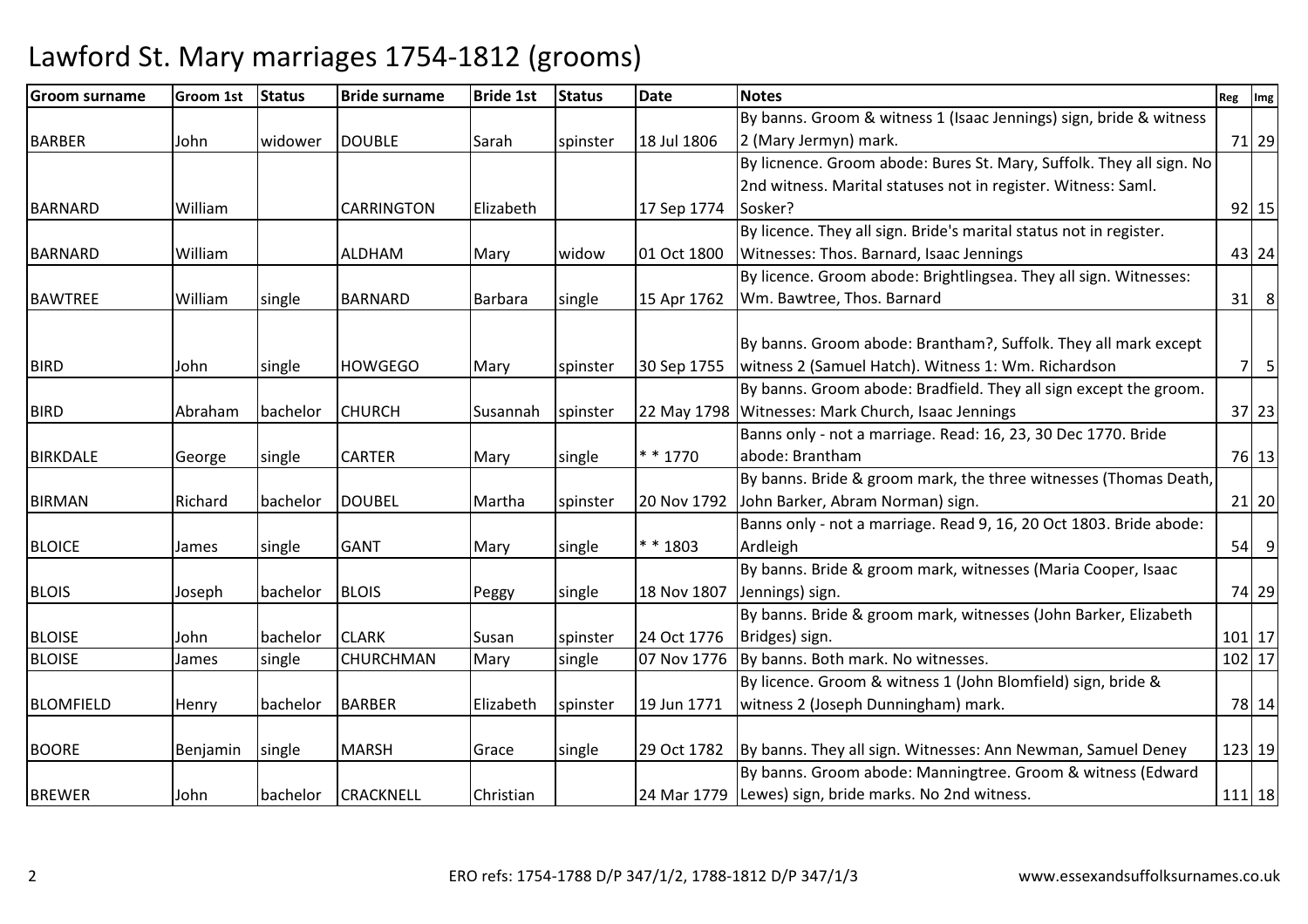| <b>Groom surname</b> | Groom 1st | <b>Status</b> | <b>Bride surname</b> | <b>Bride 1st</b> | <b>Status</b> | <b>Date</b> | <b>Notes</b>                                                                  | Reg | Img       |
|----------------------|-----------|---------------|----------------------|------------------|---------------|-------------|-------------------------------------------------------------------------------|-----|-----------|
|                      |           |               |                      |                  |               |             |                                                                               |     |           |
|                      |           |               |                      |                  |               |             | By licence. Groom abode: Whersted, Suffolk. Bride is a minor. They            |     |           |
| <b>BRICKLES</b>      | Francis   | bachelor      | <b>TAYLOR</b>        | Rachel           | single        | 18 Oct 1795 | all sign except the bride. Witnesses: Benjamin & Grace Boore                  |     | $30$ 22   |
|                      |           |               |                      |                  |               |             | By banns. They all sign except the bride. Witnesses: Elizabeth &              |     |           |
| <b>BRIDGES</b>       | John      | single        | <b>PAYN</b>          | Judea            | single        | 29 Jul 1778 | John Bridges                                                                  |     | 108 17    |
|                      |           |               |                      |                  |               |             | By licence. Groom abode: Woodford, Essex. They all sign except the            |     |           |
| <b>BRIDGES</b>       | Roger     | bachelor      | <b>DUNNINGHAM</b>    | Sarah            | spinster      | 21 Sep 1794 | bride. Witnesses: John & Judea Bridges                                        |     | $25$   21 |
|                      |           |               |                      |                  |               |             | By banns. They all sign except the bride. Witnesses: Rachel Clarke,           |     |           |
| <b>BRITIFF</b>       | Robert    | single        | <b>HATCH</b>         | Mary             | single        | 14 Sep 1804 | Jain Bless                                                                    |     | 61 27     |
|                      |           |               |                      |                  |               |             | By banns. Groom abode: Manningtree. They all mark except                      |     |           |
| <b>BROWN</b>         | James     | single        | <b>NORMAN</b>        | Mary             | single        | 25 Nov 1771 | witness 1 (Stephen Smith). Witness 2: Mary Plantin                            |     | 83 14     |
|                      |           |               |                      |                  |               |             |                                                                               |     |           |
| <b>BROWN</b>         | Thomas    | single        | PAGE                 | Hannah           | single        | 18 Jan 1805 | By licence. They all sign. Witnesses: Mary Ann Sands, Joseph Page             |     | 64 28     |
|                      |           |               |                      |                  |               |             | By licence. They all mark except witness 1 (Robert Ca[y]). Witness            |     |           |
| <b>BROWNSMITH</b>    | Joseph    | widower       | <b>GURLING</b>       | Elizabeth        | widow         | 04 Dec 1770 | 2: Joseph Dunningham                                                          |     | 74 13     |
|                      |           |               |                      |                  |               |             | By banns. Groom abode: Little Bromley. They all mark except                   |     |           |
| <b>BURES</b>         | John      | single        | <b>HAYWARD</b>       | Elizabeth        | spinster      | 18 Feb 1765 | witness 2 (Samuel Hatch). Witness 1: Richard Martin                           |     | $43$ 9    |
|                      |           |               |                      |                  |               |             |                                                                               |     |           |
| <b>BURGESS</b>       | James     | single        | <b>POWLING</b>       | Mary             | single        | 02 Apr 1782 | By banns. They all sign. Witnesses: John Whitmore, Jonathan Carter   122   19 |     |           |
|                      |           |               |                      |                  |               |             | By banns. Bride & groom mark, witnesses (John Offord, Joseph                  |     |           |
| <b>BUTCHER</b>       | John      | bachelor      | <b>BARTON</b>        | Sarah            | spinster      | 20 Oct 1771 | Dunningham) sign.                                                             |     | 80 14     |
|                      |           |               |                      |                  |               |             | By banns. They all mark except the groom. Witnesses: Elizth.                  |     |           |
| CAR[LT]ER            | James     | single        | <b>BARTLET</b>       | Sarah            | single        | 24 Sep 1787 | Bartlet, Susannah Fenn                                                        |     | 21        |
|                      |           |               |                      |                  |               |             | By banns. Groom abode: Mistley. They all sign except the bride.               |     |           |
|                      |           |               |                      |                  |               |             | Groom's surname looks like Carey in the register, but his signature           |     |           |
|                      |           |               |                      |                  |               |             | doesn't - however, his signature is small and hard to read.                   |     |           |
| <b>CAREY</b>         | James     | bachelor      | <b>GUTTRIDGE</b>     | Mary             | spinster      | 11 Feb 1811 | Witnesses: Sarah Boutell, Isaac Gennings                                      |     | 85 31     |
|                      |           |               |                      |                  |               |             |                                                                               |     |           |
|                      |           |               |                      |                  |               |             | By licence. Groom abode: Little St. Helen's Bishopgate, London.               |     |           |
| <b>CARRY</b>         | Robert    | bachelor      | <b>GOODMAN</b>       | Abigail          | spinster      | 18 Jan 1804 | They all sign. Witnesses: John Hazell, William Sargent                        |     | 58 27     |
|                      |           |               |                      |                  |               |             | By licence. Groom abode: Mistley. Bride & groom mark, witnesses               |     |           |
| <b>CARTER</b>        | John      | single        | <b>DUNNINGHAM</b>    | Elizabeth        | spinster      | 30 Jan 1766 | (Henry Blomfield, John Marten) sign.                                          |     | 50 10     |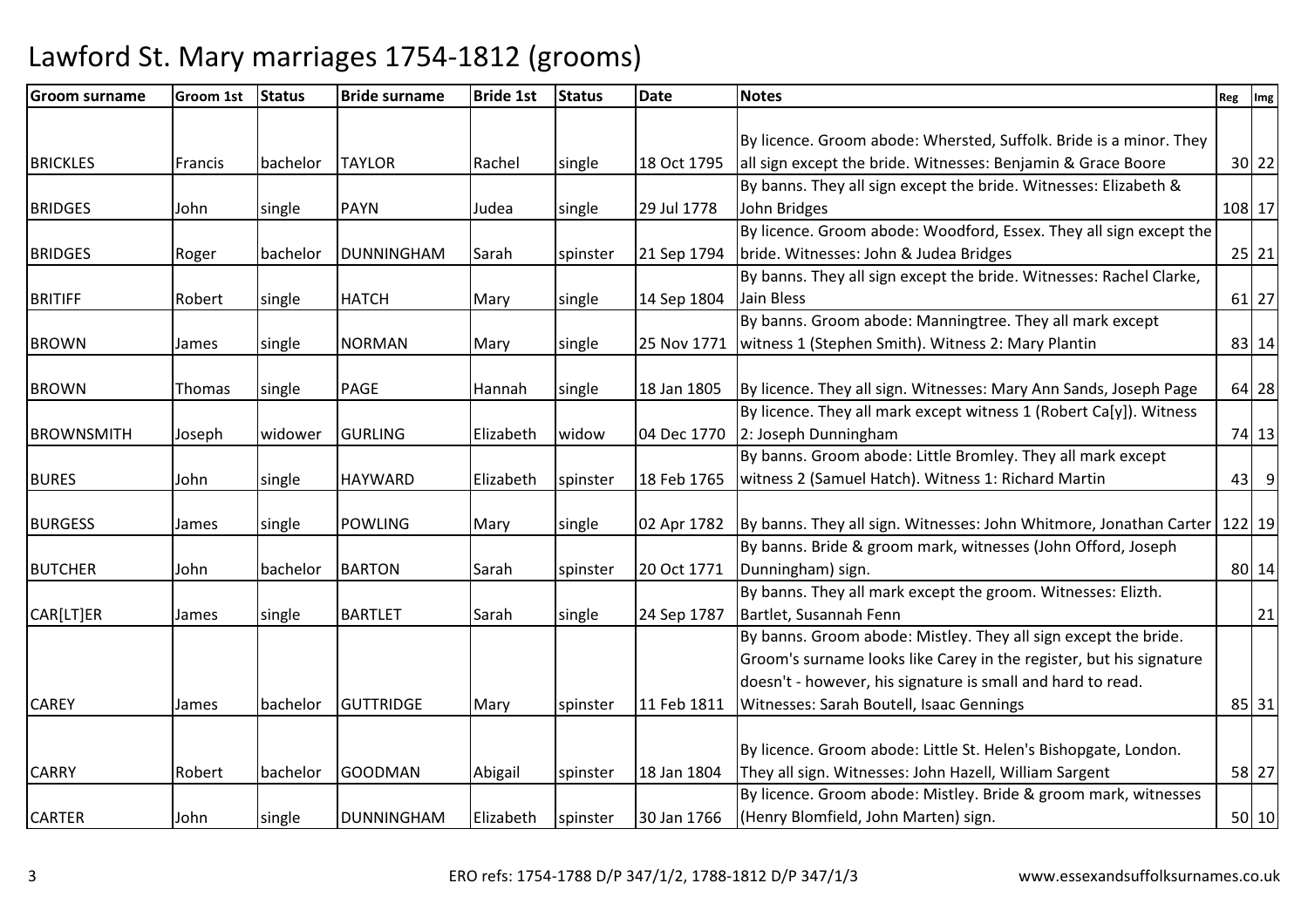| <b>Groom surname</b> | <b>Groom 1st</b> | <b>Status</b> | <b>Bride surname</b> | <b>Bride 1st</b> | <b>Status</b> | <b>Date</b> | <b>Notes</b>                                                                      | Reg    | Img       |
|----------------------|------------------|---------------|----------------------|------------------|---------------|-------------|-----------------------------------------------------------------------------------|--------|-----------|
|                      |                  |               |                      |                  |               |             | By banns. Groom & witness 1 (Wm. Sawyer) mark, bride & witness                    |        |           |
| <b>CARY</b>          | Henry            | widower       | <b>GLOVER</b>        | Sarah            | spinster      | 05 Jan 1773 | 2 (Ed. Tailor) sign.                                                              |        | 89 15     |
|                      |                  |               |                      |                  |               |             | By banns. Groom abode: Mistley. Groom & witness 2 (Sarah                          |        |           |
| <b>CHAMBERS</b>      | Thomas           | bachelor      | <b>BASKETT</b>       | Elizabeth        | spinster      | 29 Sep 1771 | Wheelo[I_]) sign, bride & witness 1 (James Stripling) mark.                       |        | 79 14     |
|                      |                  |               |                      |                  |               |             | By banns. They all mark except witness 2 (Isaac Jennings). Witness                |        |           |
| <b>CHAPLIN</b>       | William          | bachelor      | <b>BLOICE</b>        | Mary             | single        | 06 Feb 1798 | 1: William Hall                                                                   |        | $36$ 23   |
|                      |                  |               |                      |                  |               |             |                                                                                   |        |           |
|                      |                  |               |                      |                  |               |             | By banns. They all sign except the bride. Marital statuses from                   |        |           |
| <b>CHAPLIN</b>       | Nathaniel        | single        | <b>CHISNAL</b>       | Mary             | single        | 17 Mar 1801 | banns register. Witnesses: Richard Chisnal, Isaac Jennings                        |        | 48 25     |
|                      |                  |               |                      |                  |               |             | By banns. They all sign except the bride. Witnesses: Isaac Smith,                 |        |           |
| <b>CHATTEN</b>       | James            | widower       | <b>GROOFS</b>        | Susan            | single        |             | 10 Mar 1791 Saml. Wright                                                          |        | $13$ 19   |
|                      |                  |               |                      |                  |               |             | By licence. They all sign except the bride. Witnesses: Elizabeth                  |        |           |
| <b>CHILES</b>        | William          | bachelor      | <b>GLADDEN</b>       | Mary             | spinster      | 21 Nov 1776 | Hobrough, Jacob Manning                                                           | 104 17 |           |
|                      |                  |               |                      |                  |               |             | By licence. They all sign. Witnesses: John Manning, Deborah                       |        |           |
| <b>CHILES</b>        | William          | widower       | <b>WARD</b>          | Mary             | spinster      | 07 Jan 1794 | Goldacre                                                                          |        | $24$ 21   |
|                      |                  |               |                      |                  |               |             |                                                                                   |        |           |
| <b>CHILES</b>        | Daniel           | single        | RIDDLESDALE          | Mary             | single        |             | 03 Nov 1805   By licence. They all sign. Witnesses: Harriot & William Riddlesdale |        | 68 28     |
|                      |                  |               |                      |                  |               |             | By banns. Groom & witness 1 (Ed Fish) sign, bride & witness 2                     |        |           |
| <b>CHISSELL</b>      | William          |               | <b>RUFFELS</b>       |                  |               |             | (Wm? Cooper) mark. Marital statuses not in register.                              |        | 20        |
|                      |                  |               |                      | Susan            |               | 29 Sep 1785 | By banns. They all sign. Witnesses: Hannah Church, Stephen Parker,                |        |           |
| <b>CHURCH</b>        | John             |               | <b>HUNTER</b>        |                  |               | 19 Jul 1805 | Catherine B__n[g_]well                                                            |        | 67 28     |
|                      |                  | single        |                      | Ann              | single        |             | By banns. Groom signs, bride & witness 1 (John Church) mark. No                   |        |           |
|                      |                  |               | <b>DUBBLE</b>        |                  |               | 10 Oct 1776 | 2nd witness.                                                                      |        |           |
| <b>CLARK</b>         | Phillip          | single        |                      | Tryphena         | single        |             | By banns. Groom abode Ardleigh. They all mark. Marital statuses                   | 100 16 |           |
|                      |                  |               |                      |                  |               |             | not in register. Witnesses: Bridgit Abbott, Wm. Turner, Joseph                    |        |           |
| <b>CLEMENTS</b>      |                  |               | <b>TURNER</b>        | Hannah           |               |             |                                                                                   |        | $11$   19 |
|                      | George           |               |                      |                  |               | 08 Aug 1790 | Dunningham                                                                        |        |           |
|                      |                  |               |                      |                  |               |             | By banns. Groom abode: Mistley. Groom & witness 2 (Samuel                         |        |           |
| <b>COATNELL</b>      | Samuel           | single        | <b>BIBBIE</b>        | Sarah            | single        | 06 Mar 1759 | Hatch) sign, bride & witness 1 (Abraham Bibbie) mark.                             | 19     | $6 \mid$  |
| <b>COATWELL</b>      | John             | single        | <b>PORTER</b>        | Susan            | spinster      |             | 06 Dec 1763 By banns. They all sign. Witnesses: Cath. & Mary Gree                 | 40     | 9         |
|                      |                  |               |                      |                  |               |             |                                                                                   |        |           |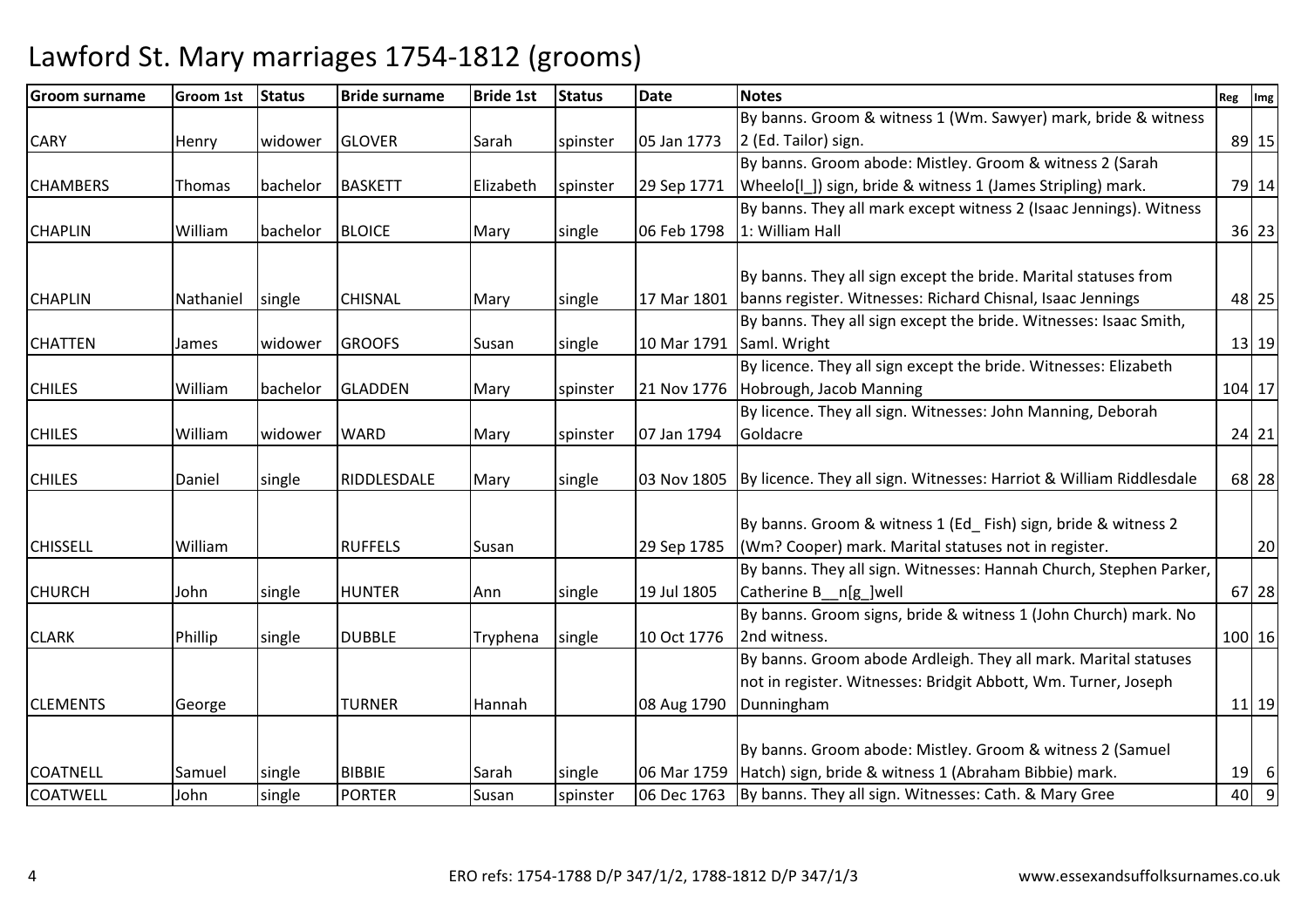| <b>Groom surname</b> | Groom 1st      | <b>Status</b> | <b>Bride surname</b> | <b>Bride 1st</b> | <b>Status</b> | <b>Date</b> | <b>Notes</b>                                                        | Reg    | Img             |
|----------------------|----------------|---------------|----------------------|------------------|---------------|-------------|---------------------------------------------------------------------|--------|-----------------|
|                      |                |               |                      |                  |               |             | By banns. Groom abode: Dovercourt. They all mark except witness     |        |                 |
| <b>COBB</b>          | William        | single        | <b>STEBBING</b>      | Elizabeth        | single        | 07 Sep 1807 | 2 (Isaac Jennings). Witness 1: George Chandler                      |        | 73 29           |
|                      |                |               |                      |                  |               |             |                                                                     |        |                 |
| <b>COBBALD</b>       | Thomas         | single        | PEREMONT             | Margaret         | single        | 26 Oct 1779 | By banns. They all mark. No 2nd witness. Witness: Thomas Coker      | 113 18 |                 |
|                      |                |               |                      |                  |               |             |                                                                     |        |                 |
|                      |                |               |                      |                  |               |             | By banns. They all sign except the bride. Bride's surname spelt     |        |                 |
| <b>COCKRELL</b>      | John           | bachelor      | <b>ROFE</b>          | Elizabeth        | spinster      | 15 Nov 1792 | "Ralph" in banns register. Witnesses: John Sands, Rachel Lister     |        | 20 20           |
|                      |                |               |                      |                  |               |             | By licence. Groom abode: St. Osyth. They all sign except the bride. |        |                 |
| <b>COE</b>           | Samuel         | bachelor      | <b>RATLEY</b>        | Elizabeth        | spinster      | 02 Feb 1786 | Witnesses: Ambrose Caret, Samuel Ratley                             |        | 21              |
|                      |                |               |                      |                  |               |             | By banns. Groom abode: Polstead?, Suffolk. They all mark except     |        |                 |
| <b>COLE</b>          | William        | single        | <b>FARTHING</b>      | Martha           | spinster      | 21 Nov 1756 | witness 1 (Samuel Hatch). Witness 2: Sarah Hatch                    | 13     | $6\phantom{1}6$ |
|                      |                |               |                      |                  |               |             | Banns only - not a marriage. Published: 19, 26 May, 2 June 1765.    |        |                 |
| <b>COOK</b>          | John           |               | <b>GARDINER</b>      | Ann              |               | $* * 1765$  | Bride abode: Little Bromley                                         |        | 46 10           |
|                      |                |               |                      |                  |               |             |                                                                     |        |                 |
|                      |                |               |                      |                  |               |             | By banns. Groom abode: Great Bromley. They all mark. Marital        |        |                 |
| <b>COOK</b>          | Thomas         |               | <b>STEBBING</b>      | Mary             |               | 02 Oct 1786 | statuses not in register. Witnesses: Richard & Sarah Stebbing       |        | 21              |
|                      |                |               |                      |                  |               |             |                                                                     |        |                 |
|                      |                |               |                      |                  |               |             | Banns only - not a marriage. Read 25 Sep, 2, 9 Oct 1796. Bride's    |        |                 |
| <b>COOKSON</b>       | <b>IEdward</b> | single        | LANGHAM              | Mary             |               | * * 1796    | marital status not given. Bride abode: Stutton, Suffolk             | 27     | $\overline{7}$  |
|                      |                |               |                      |                  |               |             | By banns. Groom & witness 2 (Samuel Hatch) sign, bride & witness    |        |                 |
| <b>COOPER</b>        | John           | widower       | LILLY                | Susannah         | spinster      | 11 Jan 1756 | 1 (Mary Halls) mark.                                                | 9      | $\overline{5}$  |
|                      |                |               |                      |                  |               |             | Groom & witness 1 (Samuel Hatch) sign, bride & witness 2 (Sarah     |        |                 |
| <b>COOPER</b>        | John           | widower       | <b>HANKEY</b>        | Sarah            | widow         | 07 Mar 1762 | Hatch) mark.                                                        | 29     | 8               |
|                      |                |               |                      |                  |               |             | By licence. Bride & groom mark, witnesses (Thos. Barnes, Robert     |        |                 |
| <b>COOPER</b>        | William        | bachelor      | <b>WHITE</b>         | Susan            | spinster      | 18 Aug 1772 | Johnson) sign.                                                      |        | 87 15           |
|                      |                |               |                      |                  |               |             | By banns. Bride & groom mark, witness (Stephen Smith) signs. No     |        |                 |
| <b>COOPER</b>        | Thomas         | single        | <b>MEGGE</b>         | Hannah           | single        | 29 Nov 1774 | 2nd witness.                                                        |        | 93 16           |
|                      |                |               |                      |                  |               |             | By banns. Bride & groom mark, witnesses (John Sands, James          |        |                 |
| <b>COOPER</b>        | William        | single        | <b>RUFFLES</b>       | Peggy            | single        | 03 Jan 1788 | Potter) sign.                                                       |        | 22              |
|                      |                |               |                      |                  |               |             | By licence. Groom abode: Stratford St. Mary, Suffolk. Bride &       |        |                 |
| <b>COOPER</b>        | William        | widower       | <b>RAYNER</b>        | Mary             | spinster      |             | 29 Nov 1806 groom mark, witnesses (John Bridges, John Sands) sign.  |        | 72 29           |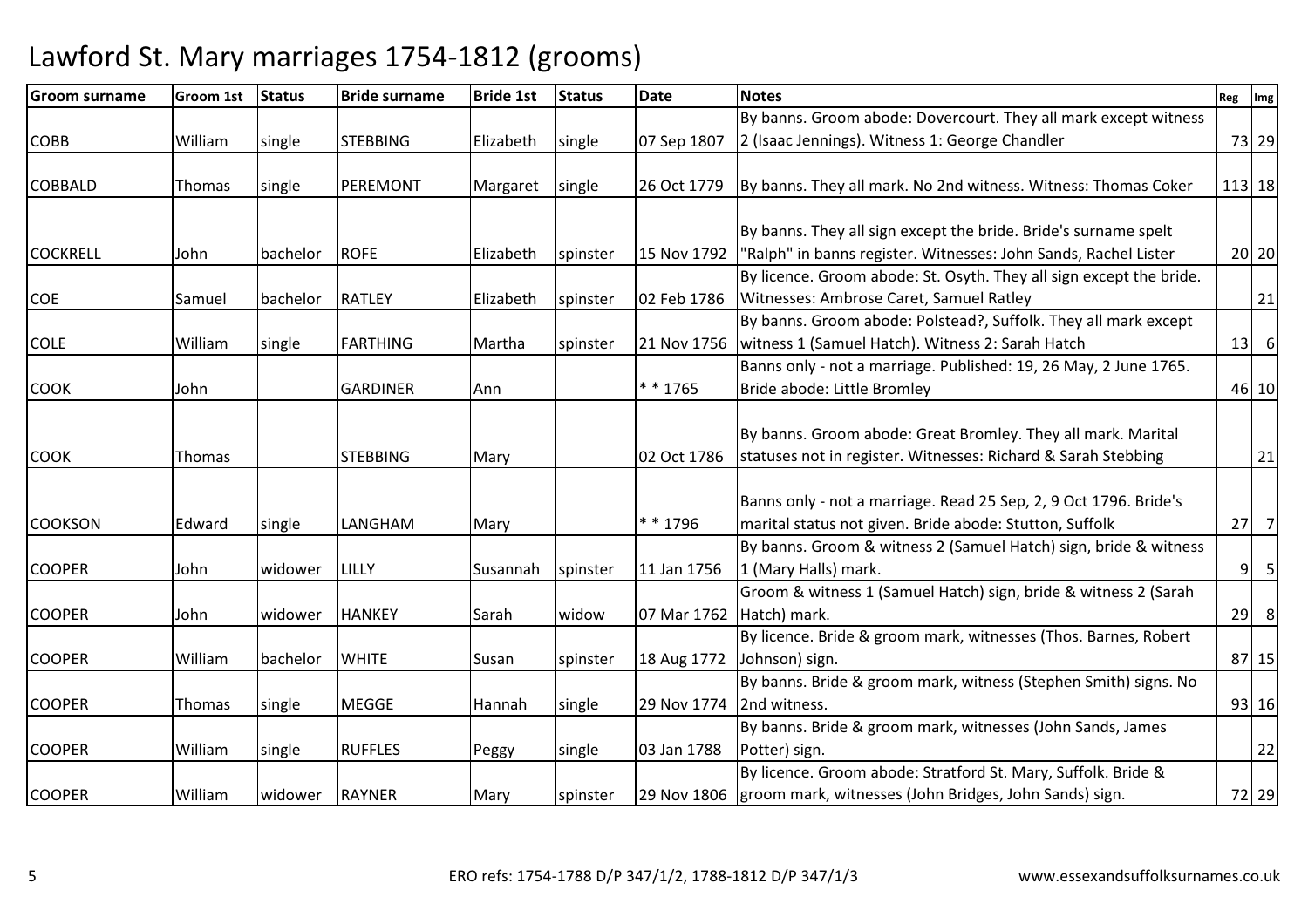| <b>Groom surname</b> | <b>Groom 1st</b> | <b>Status</b> | <b>Bride surname</b> | <b>Bride 1st</b> | <b>Status</b> | <b>Date</b> | <b>Notes</b>                                                                 | Reg            | Img             |
|----------------------|------------------|---------------|----------------------|------------------|---------------|-------------|------------------------------------------------------------------------------|----------------|-----------------|
|                      |                  |               |                      |                  |               |             | By banns. They all mark except witness 1 (Isaac Gennings). Witness           |                |                 |
| <b>CORBELL</b>       | Thomas           | single        | <b>MARVEN</b>        | Elizabeth        | single        | 12 Oct 1810 | 2: Thomas Marven                                                             |                | 83 31           |
|                      |                  |               |                      |                  |               |             | By banns. Bride & groom mark, witnesses (John Cousins, Hanah                 |                |                 |
| <b>COURTNELL</b>     | John             | single        | <b>MUDD</b>          | Mary             | single        | 17 Aug 1795 | Cosins) sign.                                                                |                | 29 22           |
|                      |                  |               |                      |                  |               |             | By banns. They all sign except the bride. Witnesses: Saml? Cornell,          |                |                 |
| <b>CRISP</b>         | Thomas           | single        | <b>CORTNELL</b>      | Ann              | single        | 11 Nov 1781 | James [P_]askett                                                             |                | 121 19          |
|                      |                  |               |                      |                  |               |             |                                                                              |                |                 |
|                      |                  |               |                      |                  |               |             | By banns. Groom abode: St. Leonard, Colchester. They all sign                |                |                 |
| <b>CROSS</b>         | William          | single        | <b>BURGESS</b>       | Maria            | single        | 17 Jul 1805 | except the groom. Witnesses: Georg Meandmen?, Isaac Jennings                 |                | 66 28           |
|                      |                  |               |                      |                  |               |             | By licence. Groom abode: St. Martin, Colchester. They all sign. The          |                |                 |
|                      |                  |               |                      |                  |               |             | groom is The Rev. Richard Daniell. The bride is Miss Catherine               |                |                 |
| <b>DANIELL</b>       | Richard          | single        | <b>GREEN</b>         | Catherine        | single        | 17 Mar 1777 | Green. Witnesses: Eliza & Edw. Green                                         |                | 105 17          |
|                      |                  |               |                      |                  |               |             | By banns. They all mark except the groom. Witnesses: John                    |                |                 |
| <b>DARTON</b>        | George           | bachelor      | <b>CARREY</b>        | Sarah            | spinster      | 27 Mar 1792 | Thomas, Joseph Dunningham                                                    |                | 19 20           |
|                      |                  |               |                      |                  |               |             |                                                                              |                |                 |
| <b>DAVY</b>          | Thomas           |               | [LS]YES              | Mary             |               |             | 27 Nov 1766 By licence. They all sign. Witnesses: John Jarmain, Samuel Hatch |                | $54$   11       |
|                      |                  |               |                      |                  |               |             | By banns. They all sign. Witnesses: John Riddlesdale junior and              |                |                 |
| <b>DAY</b>           | Daniel           | single        | RIDDLESDALE          | Sarah            | spinster      | 01 Jun 1790 | senior, Joseph Day                                                           |                | $10$ 19         |
|                      |                  |               |                      |                  |               |             | By banns. Groom & witness (Philip Harris) sign, bride marks. No 2nd          |                |                 |
| <b>DEATH</b>         | Thomas           | single        | <b>MANNING</b>       | Matthew          | single        | 26 Oct 1780 | witness.                                                                     | 117 19         |                 |
|                      |                  |               |                      |                  |               |             | By banns. Groom & witness 2 (Isaac Jennings) sign, bride & witness           |                |                 |
| <b>DEATH</b>         | William          | bachelor      | <b>SMITH</b>         | Eleanor          | spinster      | 11 Oct 1798 | 1 (Ann Buttell) mark.                                                        |                | $38$ 23         |
|                      |                  |               |                      |                  |               |             | By banns. They all mark except witness 2 (Samuel Hatch). Witness             |                |                 |
| <b>DOUBLE</b>        | Joseph           | single        | <b>ROLF</b>          | Mary             | spinster      | 16 Oct 1755 | 1: Samuel Berry                                                              | 8 <sup>1</sup> | $5\overline{)}$ |
|                      |                  |               |                      |                  |               |             | By banns. Groom & witness 1 (John Church) mark, bride & witness              |                |                 |
| <b>DOUBLE</b>        | William          | bachelor      | <b>MOORE</b>         | Anna             | spinster      | 06 Mar 1792 | 2 (Mary Chapling) sign.                                                      |                | 18 20           |
|                      |                  |               |                      |                  |               |             | Banns only - not a marriage. Read: 15, 20, 27 March 1768. Bride              |                |                 |
| <b>DOWNES</b>        | Edward           |               | $[R]$ TLEY           | Elizabeth        |               | * * 1768    | abode: Manningtree                                                           |                | $57$   11       |
|                      |                  |               |                      |                  |               |             |                                                                              |                |                 |
| DUNNINGHAM           | Joseph           | single        | <b>GEORGE</b>        | Sarah            | spinster      |             | 11 May 1760 By banns. They all sign. Witnesses: John Good, Samuel Hatch      | 22             | $\overline{7}$  |
|                      |                  |               |                      |                  |               |             | By banns. They all sign except witness 1 (Mary Girling). Witness 2:          |                |                 |
| <b>DURRANT</b>       | Thomas           | single        | LILLY                | Susan            | spinster      |             | 05 Oct 1767 Samuel Hatch                                                     |                | $55$   11       |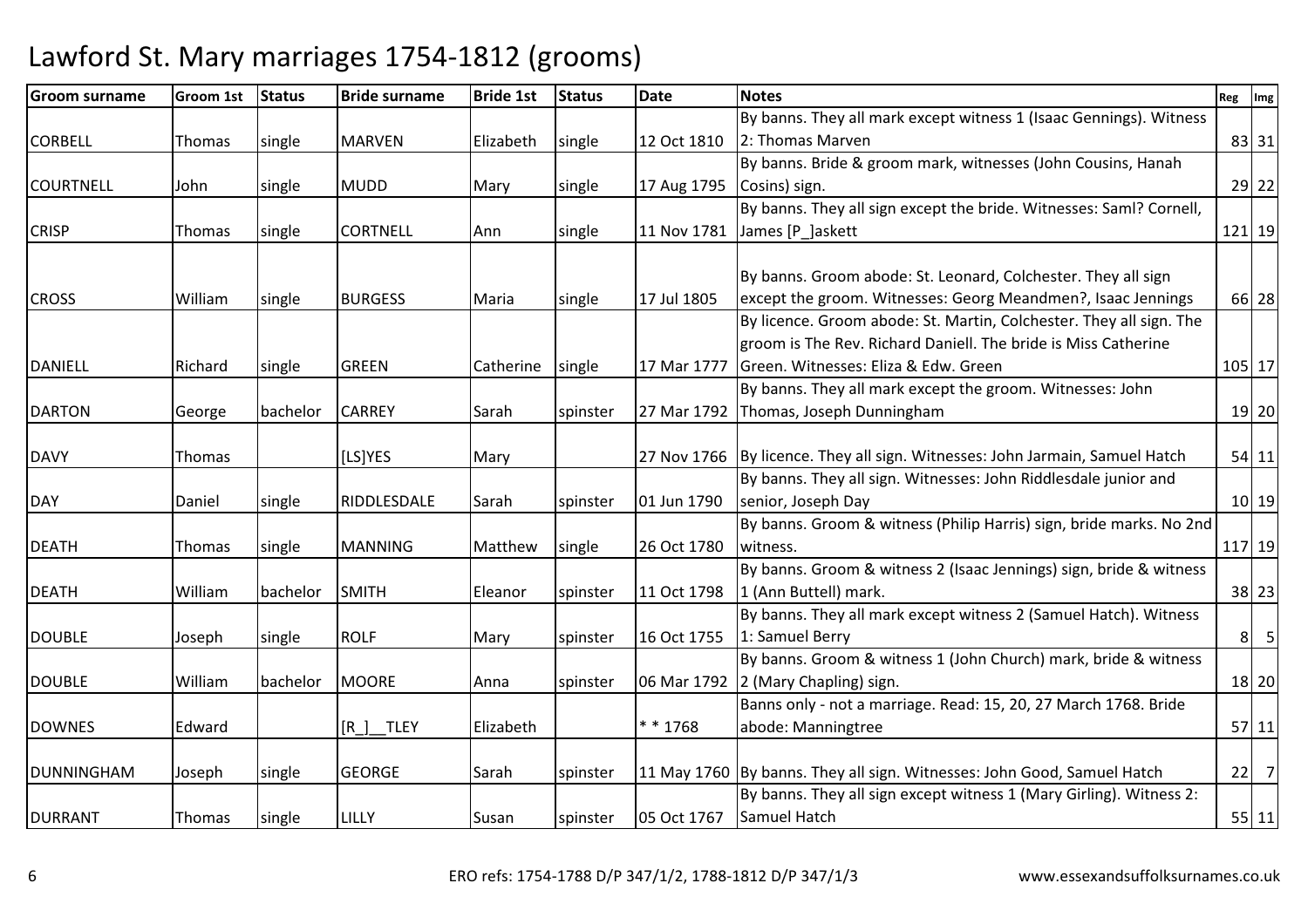| <b>Groom surname</b> | <b>Groom 1st</b> | <b>Status</b> | <b>Bride surname</b> | <b>Bride 1st</b> | <b>Status</b> | <b>Date</b> | <b>Notes</b>                                                        | Reg      | Img                     |
|----------------------|------------------|---------------|----------------------|------------------|---------------|-------------|---------------------------------------------------------------------|----------|-------------------------|
|                      |                  |               |                      |                  |               |             | By banns. Groom abode: Dovercourt. They all mark except witness     |          |                         |
| <b>ELWOOD</b>        | Charles          | single        | <b>BIRKDALE</b>      | Lydia            | widow         |             | 09 Nov 1794 1 (John Bridges). Witness 2: Joseph Dunningham          |          | $27$   21               |
|                      |                  |               |                      |                  |               |             | By banns. They all mark except witness 1 (Samuel Hatch). Witness    |          |                         |
| <b>FALLOWS</b>       | Thomas           | single        | <b>DUFFEY</b>        | Margaret         | spinster      | 02 Feb 1755 | 2: Sarah Hatch                                                      | $1\vert$ | $\overline{a}$          |
|                      |                  |               |                      |                  |               |             | By banns. They all mark except witness 1 (Samuel Hatch). Witness    |          |                         |
| <b>FALLOWS</b>       | Robert           | single        | <b>ROUSE</b>         | Sarah            | spinster      | 30 Jul 1755 | 2: Elizabeth Pixen                                                  | 5        | $\overline{\mathbf{5}}$ |
| <b>FALLOWS</b>       | Edward           | single        | <b>GARWOOD</b>       | Deborah          | spinster      | 14 Oct 1756 | By banns. They all sign. Witnesses: William Fallows, Samuel Hatch   | 12       | $5\phantom{.0}$         |
|                      |                  |               |                      |                  |               |             | By banns. Groom abode: Little Bromley. They all mark. Witnesses:    |          |                         |
| <b>FENN</b>          | Thomas           | widower       | <b>HILLS</b>         | Ann              | single        | 11 Oct 1769 | John & Mary Jennings                                                |          | 66 12                   |
|                      |                  |               |                      |                  |               |             | By banns. Groom abode: Dedham. Groom signs, bride marks. No         |          |                         |
| <b>FINCH</b>         | Edward           | single        | <b>RICHARDSON</b>    | Mary             | single        | 09 Oct 1775 | witnesses.                                                          |          | 96 16                   |
| <b>FINCH</b>         | James            | bachelor      | <b>CLARKE</b>        | Rachel           | spinster      | 21 Jan 1812 | By banns. They all sign. Witnesses: Robert Finch, Elizabeth Siggers |          | 89 32                   |
|                      |                  |               |                      |                  |               |             | By licence. Groom abode: Ardleigh. They all sign except the groom.  |          |                         |
|                      |                  |               |                      |                  |               |             | Groom's surname quite hard to read. Witnesses: Thos. Jarmain,       |          |                         |
| <b>FLURRY</b>        | Samuel           | bachelor      | <b>GIRLING</b>       | Elizabeth        |               | 03 Nov 1778 | John Girling                                                        |          | 109 18                  |
|                      |                  |               |                      |                  |               |             | By licence. Groom abode: Mistley. Bride & groom mark, witnesses     |          |                         |
| <b>FORD</b>          | John             | bachelor      | <b>FRANCIS</b>       | Alice            | spinster      | 08 Dec 1809 | (John Bridges, Isaac Jennings) sign.                                |          | 80 30                   |
|                      |                  |               |                      |                  |               |             | By banns. Groom abode: Little Bentley. They all sign. No 2nd        |          |                         |
| <b>FRANCIS</b>       | John             | bachelor      | <b>BRIDGES</b>       | Elizabeth        | spinster      | 19 Oct 1779 | witness. Witness: John Heard                                        |          | 112 18                  |
|                      |                  |               |                      |                  |               |             | By licence. They all sign except witness 2 (Joseph Dunningham).     |          |                         |
| <b>FRANCIS</b>       | Thomas           | bachelor      | <b>FISKE</b>         | Sarah            | spinster      | 28 Aug 1791 | Witness 1: John Yeldham                                             |          | $15$   19               |
|                      |                  |               |                      |                  |               |             | By banns. Bride & groom mark, witnesses (Thomas [L_]. Cooper,       |          |                         |
| <b>FROST</b>         | William          | single        | LILLY                | Hannah           | single        | 15 Oct 1761 | Samuel Hatch) sign.                                                 | 27       | $\overline{7}$          |
|                      |                  |               |                      |                  |               |             | By banns. They all mark except the groom. Witnesses: Ann & John     |          |                         |
| <b>FROST</b>         | Edward           | single        | <b>NORMAN</b>        | Elizabeth        | single        | 20 Nov 1794 | <b>Burgess</b>                                                      |          | 28 22                   |
|                      |                  |               |                      |                  |               |             | By banns. Groom & witness 1 (Ambrose Carey) sign, bride &           |          |                         |
| <b>FROSTICK</b>      | Isaac            | single        | <b>SMITH</b>         | Sarah            | single        | 24 Oct 1780 | witness 2 (Anne Courtnell) mark.                                    |          | 116 18                  |
|                      |                  |               |                      |                  |               |             | By banns. Groom & witness 1 (Thomas Abbott) sign, bride &           |          |                         |
| <b>FROSTICK</b>      | Edward           | bachelor      | <b>FOSTER</b>        | Mary             | spinster      | 24 Oct 1793 | witness 2 (Sarah Singar) mark.                                      |          | $23$ 21                 |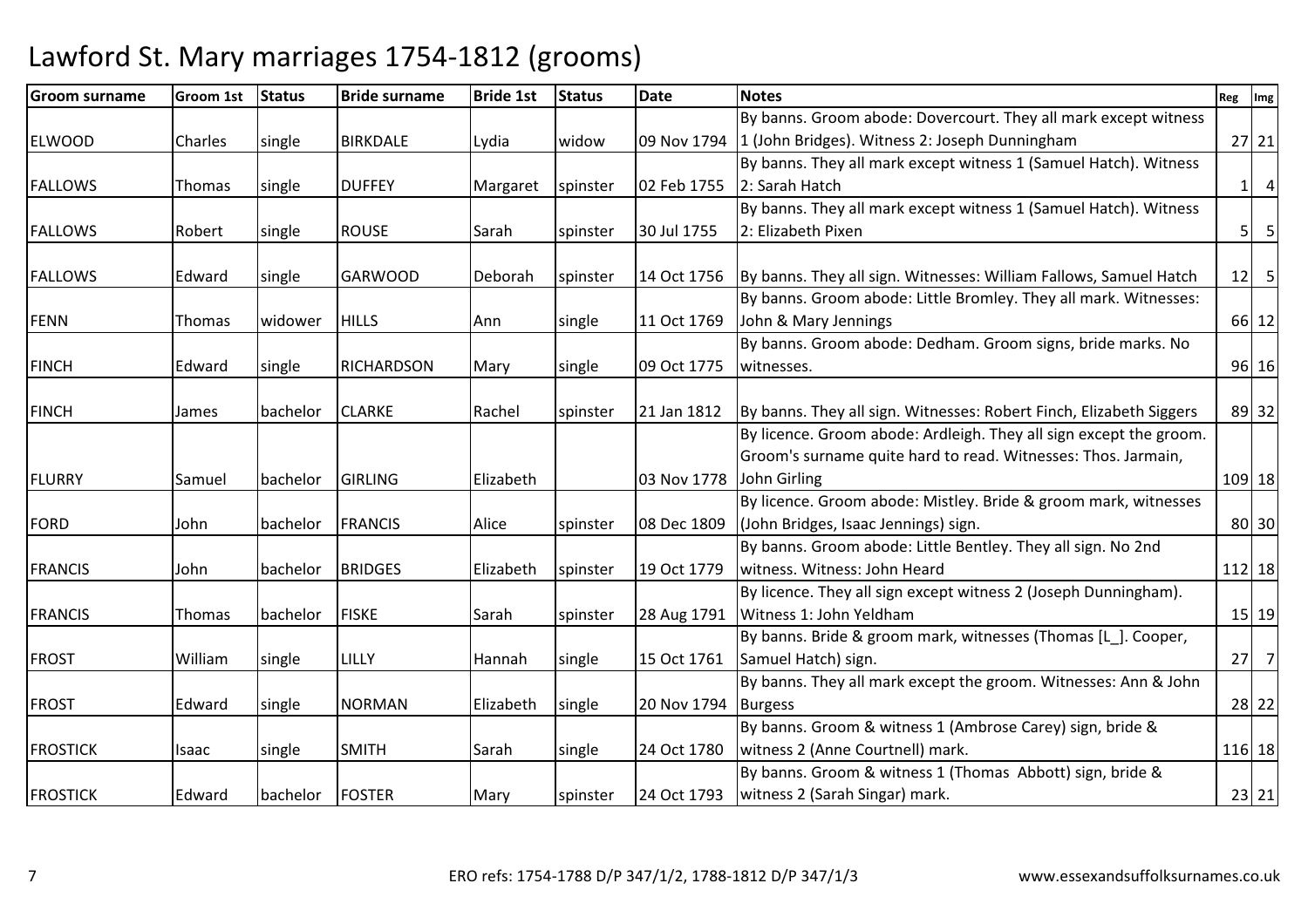| <b>Groom surname</b> | <b>Groom 1st</b> | <b>Status</b> | <b>Bride surname</b> | <b>Bride 1st</b> | <b>Status</b> | <b>Date</b> | <b>Notes</b>                                                        | Reg                     | Img            |
|----------------------|------------------|---------------|----------------------|------------------|---------------|-------------|---------------------------------------------------------------------|-------------------------|----------------|
|                      |                  |               |                      |                  |               |             | Banns only - not a marriage. Read 8, 15, 22 Nov 1807. Groom         |                         |                |
| <b>GALLEY</b>        | Benjamin         | single        | <b>JENNINGS</b>      | Sarah            | single        | $* * 1807$  | abode: Mistley.                                                     |                         | 68 11          |
|                      |                  |               |                      |                  |               |             | By banns. They all mark except the groom. Witnesses: Joseph &       |                         |                |
| <b>GARDINER</b>      | Danie            | single        | <b>STUDD</b>         | Mary             | single        | 08 Sep 1770 | Sarah Dunningham                                                    |                         | 70 13          |
|                      |                  |               |                      |                  |               |             | By banns. They all sign except the bride. Witnesses: John Bridges,  |                         |                |
| <b>GARLING</b>       | Peter            | widower       | <b>FRANCES</b>       | Mary             | widow         | 02 Nov 1762 | Samuel Hatch                                                        | 33                      | 8              |
|                      |                  |               |                      |                  |               |             |                                                                     |                         |                |
|                      |                  |               |                      |                  |               |             | By banns. Groom & witnesses 1 & 3 (Katherine Whitmore, Louisa       |                         |                |
|                      |                  |               |                      |                  |               |             | Kelly) sign, bride & witness 2 (Wm. Hardwick) mark. Record          |                         |                |
| <b>GARROD</b>        | Edward           | bachelor      | <b>HARDWICK</b>      | Martha           | spinster      | 23 Feb 1802 | duplicated in database to accommodate all 3 witnesses.              |                         | $51$   25      |
|                      |                  |               |                      |                  |               |             | By banns. Groom abode: Bentley. Groom & witness 2 (James Mills)     |                         |                |
| <b>GEORGE</b>        | Thomas           | single        | <b>GLIDE</b>         | Amey             | single        | 17 Jun 1772 | sign, bride & witness 1 (Martin Blois?) mark.                       |                         | $85$   15      |
|                      |                  |               |                      |                  |               |             | By licence. Bride & groom mark, witnesses (Robt Salter, John        |                         |                |
| <b>GILBERT</b>       | Mark             | bachelor      | <b>JORDAN</b>        | Sarah            | spinster      | 02 Oct 1776 | Swinborne) sign.                                                    |                         | 98 16          |
|                      |                  |               |                      |                  |               |             | By banns. They all mark except witness 2 (Samuel Hatch). Witness    |                         |                |
| <b>GIRLING</b>       | James            | single        | <b>WHYATT</b>        | Elizabeth        | spinster      | 11 Feb 1755 | 1: Thomas Girling                                                   | $\overline{\mathbf{3}}$ | $\overline{a}$ |
|                      |                  |               |                      |                  |               |             | Banns only - not a marriage. Published: 28 April, 5, 12 May 1765.   |                         |                |
| <b>GIRLING</b>       | Joseph           |               | J[E_][W_][E_]RS      | Ann              |               | $* * 1765$  | Bride abode: Ardleigh                                               |                         | 45 10          |
|                      |                  |               |                      |                  |               |             |                                                                     |                         |                |
| <b>GIRLING</b>       | Thomas           | single        | <b>FOSTER</b>        | Elizabeth        | single        | 27 Aug 1769 | By banns. They all mark. Witnesses: John Rowland, Mary Girling      |                         | 65 12          |
|                      |                  |               |                      |                  |               |             | By licence. Groom abode: Ardleigh. Bride is a minor. They all sign. |                         |                |
|                      |                  |               |                      |                  |               |             | Bride's marital status not in register. Witnesses: Josh. & Susannah |                         |                |
| <b>GIRLING</b>       | James            | bachelor      | <b>BLOMFIELD</b>     | Mary             |               | 19 Sep 1797 | Girling                                                             |                         | 34 23          |
|                      |                  |               |                      |                  |               |             | By banns. They all mark except the groom. Witnesses: Abraham        |                         |                |
| <b>GLANFIELD</b>     | John             | single        | <b>CHAPLIN</b>       | Sarah            | single        | 03 Nov 1771 | Chaplin, Joseph Dunnigham                                           |                         | $81$   14      |
|                      |                  |               |                      |                  |               |             | By licence. Groom abode: Harkstead, Suffolk. They all sign except   |                         |                |
| <b>GODBOLD</b>       | William          | widower       | <b>HAZELWOOD</b>     | Mary             | spinster      | 19 Sep 1756 | the bride. Witnesses: B. Woodward?, Samuel Hatch                    | 11                      | 5              |
|                      |                  |               |                      |                  |               |             | By banns. Bride & groom mark, witnesses (John Good, Samuel          |                         |                |
| <b>GOOD</b>          | Daniel           | single        | <b>COOPER</b>        | Susan            | spinster      | 27 Oct 1767 | Hatch) sign.                                                        |                         | $56$   11      |
|                      |                  |               |                      |                  |               |             | By banns. They all mark except witness 2 (Isaac Jennings). Witness  |                         |                |
| <b>GOOD</b>          | Thomas           | single        | <b>WRIGHT</b>        | Martha           | single        |             | 09 May 1806 1: Thomas Corbel                                        |                         | 70 29          |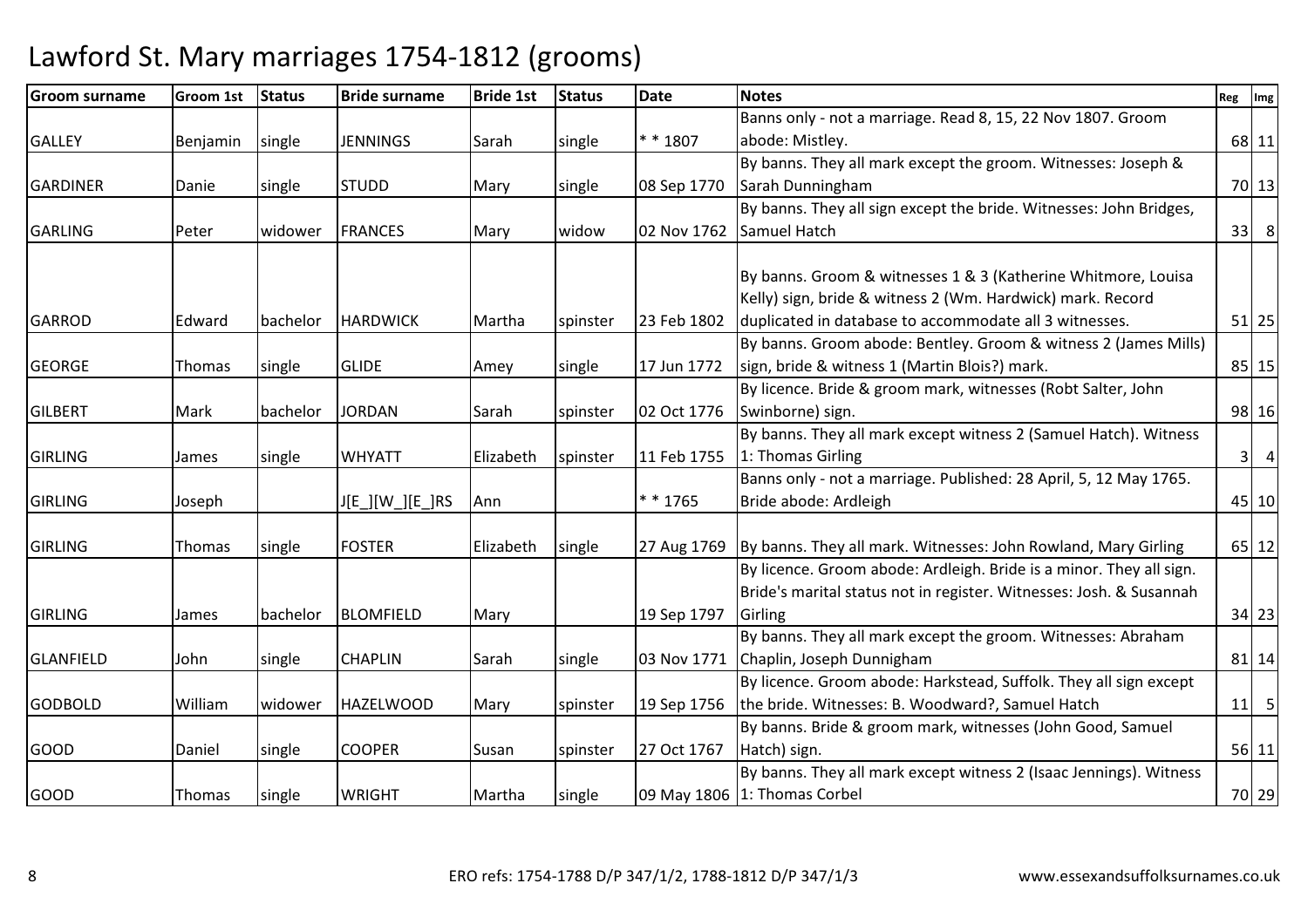| <b>Groom surname</b> | <b>Groom 1st</b> | <b>Status</b> | <b>Bride surname</b> | <b>Bride 1st</b> | <b>Status</b> | <b>Date</b> | <b>Notes</b>                                                          | Reg | Img            |
|----------------------|------------------|---------------|----------------------|------------------|---------------|-------------|-----------------------------------------------------------------------|-----|----------------|
|                      |                  |               |                      |                  |               |             | Banns only - not a marriage. Read 28 Jan, 4, 11 Feb 1798. Marital     |     |                |
| <b>GOOD</b>          | William          |               | <b>JOHNSON</b>       | Elizabeth        |               | * * 1798    | statuses not in register. Bride abode: Wrabness                       | 31  | $\overline{7}$ |
|                      |                  |               |                      |                  |               |             | Banns only - not a marriage. Read 27 Sep, 4, 11 Oct 1795. Bride       |     |                |
| <b>GRAY</b>          | Mark             | single        | SOAMES?              | Sarah            | widow         | * * 1795    | abode: Manningtree                                                    | 25  | $\sqrt{6}$     |
|                      |                  |               |                      |                  |               |             |                                                                       |     |                |
| <b>GREEN</b>         | John             | single        | <b>FROST</b>         | Mary             | spinster      | 09 Feb 1764 | By banns. They all sign. Witnesses: Susanna Murrill, Sarah Rice       | 41  | 9              |
|                      |                  |               |                      |                  |               |             | By licence. Groom abode: Eccleshall, Suffolk. They all sign.          |     |                |
| <b>GREEN</b>         | Edward           | bachelor      | <b>GREEN</b>         | Mary             | spinster      | 06 Sep 1768 | Witnesses: William Colchester, Richard Daniel                         |     | $62$   12      |
|                      |                  |               |                      |                  |               |             | By banns. Bride abode: Manningtree. They all sign except witness 2    |     |                |
|                      |                  |               |                      |                  |               |             | (Joseph Dunningham). Marital statuses not in register. Witness 1:     |     |                |
| <b>HARDWICK</b>      | William          |               | <b>FINCH</b>         | Elizabeth        |               | 09 Jan 1787 | <b>Charles? Hardwick</b>                                              |     | 21             |
|                      |                  |               |                      |                  |               |             | By banns. They all mark except witness 2 (Isaac Jennings). Marital    |     |                |
|                      |                  |               |                      |                  |               |             | statuses not in marriage register but can be found in banns register. |     |                |
| <b>HARDWICK</b>      | Jeremiah         | single        | <b>WOODS</b>         | Mary             | single        | 21 Oct 1800 | Witness 1: William Hardwick                                           |     | 44 24          |
|                      |                  |               |                      |                  |               |             | By licence. Groom abode: Bradington, Surry. They all sign.            |     |                |
| <b>HARRIS</b>        | Johnson          | bachelor      | <b>MASON</b>         | Susannah         | spinster      | 13 Nov 1796 | Witnesses: Philip & Mary Harris                                       |     | $31$ 22        |
|                      |                  |               |                      |                  |               |             | By banns. They all sign except witness 2 (Elizabeth Barber). Witness  |     |                |
| <b>HARRIS</b>        | William          | bachelor      | <b>DEATH</b>         | Maria            | spinster      | 09 Nov 1809 | 1: P. Harris                                                          |     | 79 30          |
|                      |                  |               |                      |                  |               |             | By banns. Groom & witness 1 (Catherine Churchman?) sign, bride &      |     |                |
| <b>HARRISON</b>      | Robert           | widower       | <b>JENNINGS</b>      | Sarah            | spinster      | 08 Feb 1801 | witness 2 (James Gladden) mark.                                       |     | 46 25          |
|                      |                  |               |                      |                  |               |             | By banns. Groom abode: East Bergholt. Bride & groom mark,             |     |                |
| <b>HAZELTON</b>      | Thomas           | single        | RIDDLESDEL           | Mary             | single        | 05 Feb 1759 | witnesses (John Marten, Katherine Williams) sign.                     | 18  | $6 \mid$       |
|                      |                  |               |                      |                  |               |             | By licence. Groom abode: Dedham. They all sign. Witnesses: John       |     |                |
| <b>HECKFORD</b>      | William          | bachelor      | <b>BRIDGES</b>       | Lucy             | spinster      | 08 Feb 1804 | Bridges, Phebe Heckford                                               |     | 59 27          |
|                      |                  |               |                      |                  |               |             | By banns. Groom abode: Manningtree. Bride & groom mark,               |     |                |
| <b>HENLEY</b>        | Thomas           | single        | <b>CUTHBERT</b>      | Hannah           | single        | 20 Jun 1775 | witness 1 (Thos. Hunt) signs. No 2nd witness.                         |     | $95$   16      |
|                      |                  |               |                      |                  |               |             | Banns only - not a marriage. Read 22, 29 Jul, 05 Aug 1798. Marital    |     |                |
| <b>HESTER</b>        | William          |               | <b>MARCH</b>         | Mary             |               | * * 1798    | statuses not in register. Bride abode: Manningtree                    | 34  | $\overline{7}$ |
|                      |                  |               |                      |                  |               |             | By banns. They all mark. Marital statuses not in register. Witnesses: |     |                |
| <b>HIGHAM</b>        | Thomas           |               | <b>DUBBLE</b>        | Elizabeth        |               | 10 Jul 1787 | Mary Dubble, Joseph Dunningham                                        |     | 21             |
|                      |                  |               |                      |                  |               |             | By banns. They all mark. Bride's marital status not in register.      |     |                |
| <b>HILLS</b>         | James            | single        | <b>BOLLE</b>         | Liddle           |               | 27 Jun 1762 | Witnesses: William Hills, William Sadler                              |     | $32 \mid 8$    |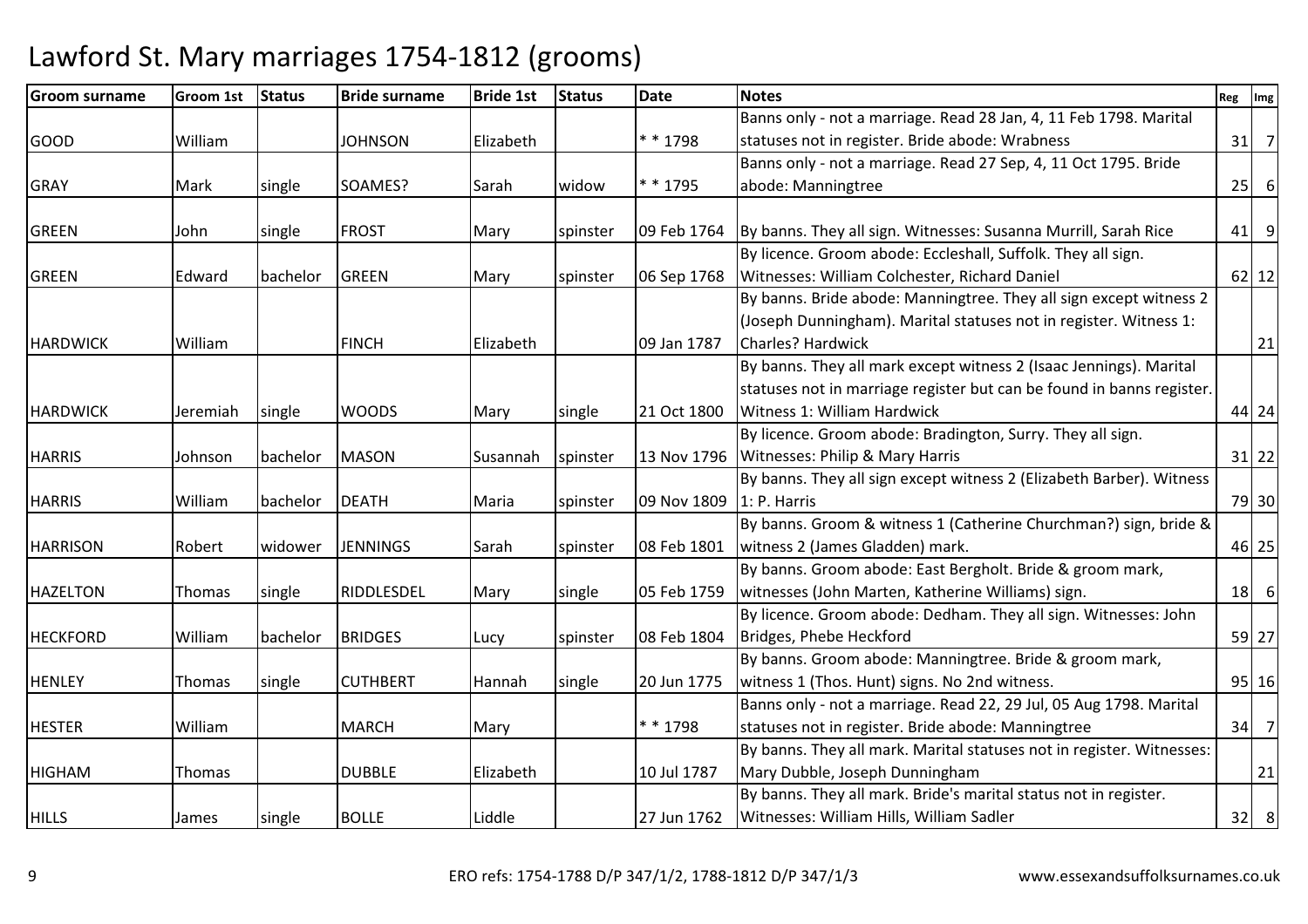| <b>Groom surname</b> | <b>Groom 1st</b> | <b>Status</b> | <b>Bride surname</b> | <b>Bride 1st</b> | <b>Status</b> | <b>Date</b> | <b>Notes</b>                                                       | Reg | Img            |
|----------------------|------------------|---------------|----------------------|------------------|---------------|-------------|--------------------------------------------------------------------|-----|----------------|
|                      |                  |               |                      |                  |               |             | By banns. They all mark except witness 1 (Edward Abbot). Witness   |     |                |
| <b>HOBROUGH</b>      | John             | single        | <b>HOWGEGO</b>       | Sarah            | spinster      | 08 Sep 1760 | 2: Sarah Hatch                                                     | 24  | $\overline{7}$ |
|                      |                  |               |                      |                  |               |             | By banns. Bride & groom mark, witnesses (Thomas & Samuel           |     |                |
| <b>HOLDER</b>        | George           | lwidower      | <b>ABBOTT</b>        | Elizabeth        | spinster      | 24 Dec 1802 | Abbott) sign.                                                      |     | 53 26          |
|                      |                  |               |                      |                  |               |             | By licence. Groom abode: Stratford, Suffolk. They all sign.        |     |                |
| <b>HOLLICK</b>       | John             | bachelor      | <b>BLOMFIELD</b>     | Susannah         | spinster      | 24 Dec 1770 | Witnesses: John Blomfield, Will. Hollick                           |     | $75$   13      |
|                      |                  |               |                      |                  |               |             | By banns. They all sign except the groom. Witnesses: John Sands,   |     |                |
| <b>HOLLINGSWORTH</b> | William          |               | <b>BURGESS</b>       | Sarah            |               | 11 Apr 1785 | Jonathan Carter                                                    |     | 20             |
|                      |                  |               |                      |                  |               |             | By banns. They all mark except witness 1 (Samuel Hatch). Witness   |     |                |
| HOUTON               | John             | single        | <b>SHED</b>          | Esther           | single        | 30 Sep 1761 | 2: Thomas Hazelton                                                 | 26  | $\overline{7}$ |
|                      |                  |               |                      |                  |               |             | By banns. They all mark except witness 1 (Samuel Hatch). Witness   |     |                |
| <b>HOWGEGO</b>       | Marven           | widower       | <b>GARNET</b>        | Case             | spinster      | 11 Apr 1756 | 2: Sarah Hatch                                                     |     | $10$ 5         |
|                      |                  |               |                      |                  |               |             | By banns. Bride & groom mark, witnesses (Samuel Scott, John        |     |                |
| <b>HOWGEGO</b>       | Thomas           | bachelor      | <b>WHITTLE</b>       | Sarah            | spinster      | 05 Jul 1763 | Riddelsdell) sign.                                                 | 36  | 8              |
|                      |                  |               |                      |                  |               |             | By banns. They all mark except witness 1 (Samuel Hatch). Witness   |     |                |
| <b>HOWGEGOE</b>      | Marvin           | widower       | <b>GARNET</b>        | Sarah            | spinster      | 03 Sep 1758 | 2: Samuel Hatch junr.                                              | 16  | 6              |
|                      |                  |               |                      |                  |               |             | By banns. Groom & witness 1 (John Bull) sign, bride marks. No 2nd  |     |                |
| <b>HUNT</b>          | Thomas           |               | <b>ORFORD</b>        | Ann              |               | 15 Jan 1775 | witness. Marital statuses not in register.                         |     | 94 16          |
|                      |                  |               |                      |                  |               |             | By banns. Bride & groom mark, witnesses (Amla Moldale, David       |     |                |
| <b>HYAM</b>          | Thomas           | widower       | <b>GOOD</b>          | Susanna          | single        | 16 Aug 1790 | Lewis) sign. Witness 1 is a clerk.                                 |     | $12$   19      |
|                      |                  |               |                      |                  |               |             | By banns. They all sign except witness 1 (William Hutchison).      |     |                |
| <b>JACKSON</b>       | William          | single        | COOKE                | Elizabeth        | single        | 13 Jan 1808 | Witness 2: Isaac Jennings                                          |     | 75 29          |
|                      |                  |               |                      |                  |               |             | By licence. Groom abode: Ardleigh. They all sign. Marital statuses |     |                |
|                      |                  |               |                      |                  |               |             | not in register. Bride's surname spelt "Thompson" but she signs    |     |                |
|                      |                  |               |                      |                  |               |             | "Tompson". Witnesses: Mary Jakes, Polly Tompson, William           |     |                |
| <b>JAKES</b>         | George           |               | <b>THOMPSON</b>      | <b>S</b> arah    | spinster      | 25 Sep 1788 | Dunningham, Peter Salter                                           |     | 2 17           |
|                      |                  |               |                      |                  |               |             | By banns. Bride abode: Bradfield. They all mark. Witnesses: Joseph |     |                |
| <b>JARMAIN</b>       | John             | single        | <b>YELL</b>          | Mary             | single        | 29 Jan 1790 | Dunningham, Lydia Mole                                             |     | 6 18           |
|                      |                  |               |                      |                  |               |             | By banns. Groom & witness (Robert Cann) sign, bride marks. No      |     |                |
| <b>JENNINGS</b>      | Isaac            | single        | <b>CANN</b>          | Susan            | single        | 08 Oct 1776 | 2nd witness.                                                       |     | 99 16          |
| <b>JORDAN</b>        | Thomas           | widower       | ARGENT               | Mary             | widow         | 02 May 1768 | Witnesses: John & Alice Good                                       |     | 58 11          |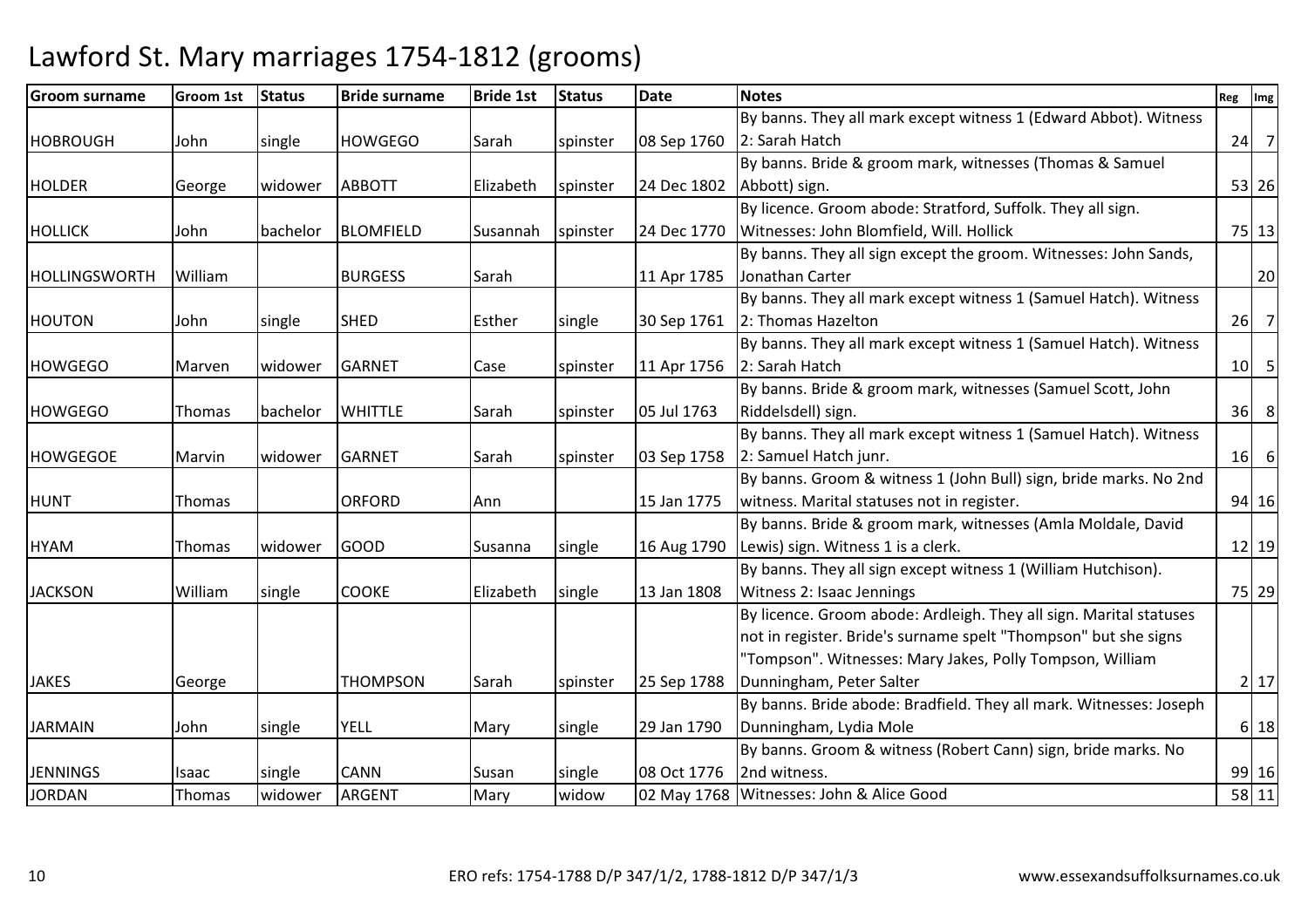| <b>Groom surname</b> | Groom 1st | <b>Status</b> | <b>Bride surname</b> | <b>Bride 1st</b> | <b>Status</b> | <b>Date</b>          | <b>Notes</b>                                                       | Reg    | Img            |
|----------------------|-----------|---------------|----------------------|------------------|---------------|----------------------|--------------------------------------------------------------------|--------|----------------|
|                      |           |               |                      |                  |               |                      | By banns. Bride & groom mark, witnesses (Samuel Hatch, Ann         |        |                |
| <b>JORDON</b>        | Thomas    | widower       | <b>WOODS</b>         | Martha           | widow         | 27 Apr 1762          | Wade) sign.                                                        | 30     | 8 <sup>°</sup> |
|                      |           |               |                      |                  |               |                      | By licence. Groom abode: Ardleigh. They all sign except the bride, |        |                |
|                      |           |               |                      |                  |               |                      | whose marital status is not in the register. Witnesses: Richd.     |        |                |
| <b>JOWERS</b>        | Francis   | bachelor      | <b>WENT</b>          | Hannah           |               | 13 Feb 1801          | Riddlesdale, John Bridges                                          |        | 47 25          |
|                      |           |               |                      |                  |               |                      | By banns. They all mark except witness 1 (Sarah Gentree?). Witness |        |                |
| <b>KEMP</b>          | Thomas    | single        | <b>HATCH</b>         | Alice            | widow         | 07 Jun 1781          | 2: John Millet                                                     | 119 19 |                |
|                      |           |               |                      |                  |               |                      |                                                                    |        |                |
|                      |           |               |                      |                  |               |                      | By banns. Groom abode: Dedham. Groom occupation: Weaver.           |        |                |
|                      |           |               |                      |                  |               |                      | They all mark except witness 2 (Mary Ruffels). Groom's marital     |        |                |
| <b>KEY</b>           | James     |               | <b>SCOTT</b>         | Elizabeth        | spinster      | 13 Apr 1784          | status not in register. Witness 1: Willm. Chissell                 | 127 20 |                |
|                      |           |               |                      |                  |               |                      | By banns. They all mark. Witnesses: Margaret Lilly, Joseph         |        |                |
| <b>KING</b>          | Edward    | single        | <b>FROST</b>         | Hannah           | widow         |                      | 11 May 1768   Dunningham                                           |        | 59 11          |
|                      |           |               |                      |                  |               |                      | Banns only - not a marriage. Read 7, 14, 21 August. Groom abode:   |        |                |
| <b>KING</b>          | John      | widower       | [T_]OWNING           | Susan            | single        | * * 1768             | Manningtree                                                        |        | $61$   12      |
|                      |           |               |                      |                  |               |                      | By licence. Groom abode: Chelmsford. They all sign. Witnesses:     |        |                |
| <b>LANDLESS</b>      | John      | single        | <b>JEFFREYS</b>      | Margaret         | single        | 04 Nov 1804          | Mary Golding?, Jno. Tabor                                          |        | 62 27          |
|                      |           |               |                      |                  |               |                      | By banns. They all sign except the bride. Witnesses: Tho. Lewes,   |        |                |
| <b>LEWES</b>         | Edward    | single        | <b>WADE</b>          | Mary             | spinster      | 01 Nov 1759 Ann Wade |                                                                    | 21     | $\overline{7}$ |
|                      |           |               |                      |                  |               |                      |                                                                    |        |                |
| <b>LISTER</b>        | William   | bachelor      | <b>PUNT</b>          | Lucy             | spinster      | 12 Jul 1799          | By banns. They all sign. Witnesses: Sarah Baker, Mary Holson?      |        | 40 24          |
|                      |           |               |                      |                  |               |                      | By banns. Groom abode: Mistly. They all sign. Witnesses: Jacob     |        |                |
| LONG                 | John      | single        | <b>GLADDEN</b>       | Margaret         | spinster      | 19 Jul 1757          | Maning, William Parker?                                            | 15     | 6              |
|                      |           |               |                      |                  |               |                      | By banns. Bride & groom mark, witnesses (Joseph & Deborah          |        |                |
| LOYD                 | James     | single        | <b>FULLOWS</b>       | Sarah            | single        | 23 Oct 1787          | Welham) sign.                                                      |        | 21             |
|                      |           |               |                      |                  |               |                      | By licence. They all sign except the bride. Witnesses: William     |        |                |
| <b>MANNING</b>       | Jacob     | widower       | <b>ARNOLD</b>        | Sarah            | spinster      | 19 Oct 1768          | Manning, Joseph Dunningham                                         |        | 63 12          |
|                      |           |               |                      |                  |               |                      |                                                                    |        |                |
| <b>MANNING</b>       | John      | single        | <b>GRIGG</b>         | Margaret         | widow         | 12 Jun 1783          | By banns. They all sign. Witnesses: John Long, Georg Manning       |        | 125 20         |
|                      |           |               |                      |                  |               |                      | By banns. Groom & witness 1 (Samuel Hatch) sign, bride & witness   |        |                |
| <b>MARTEN</b>        | John      | single        | RIDDLESDALE          | Mary             | widow         | 10 Jul 1757          | 2 (Sarah Hatch) mark.                                              |        | $14 \mid 6$    |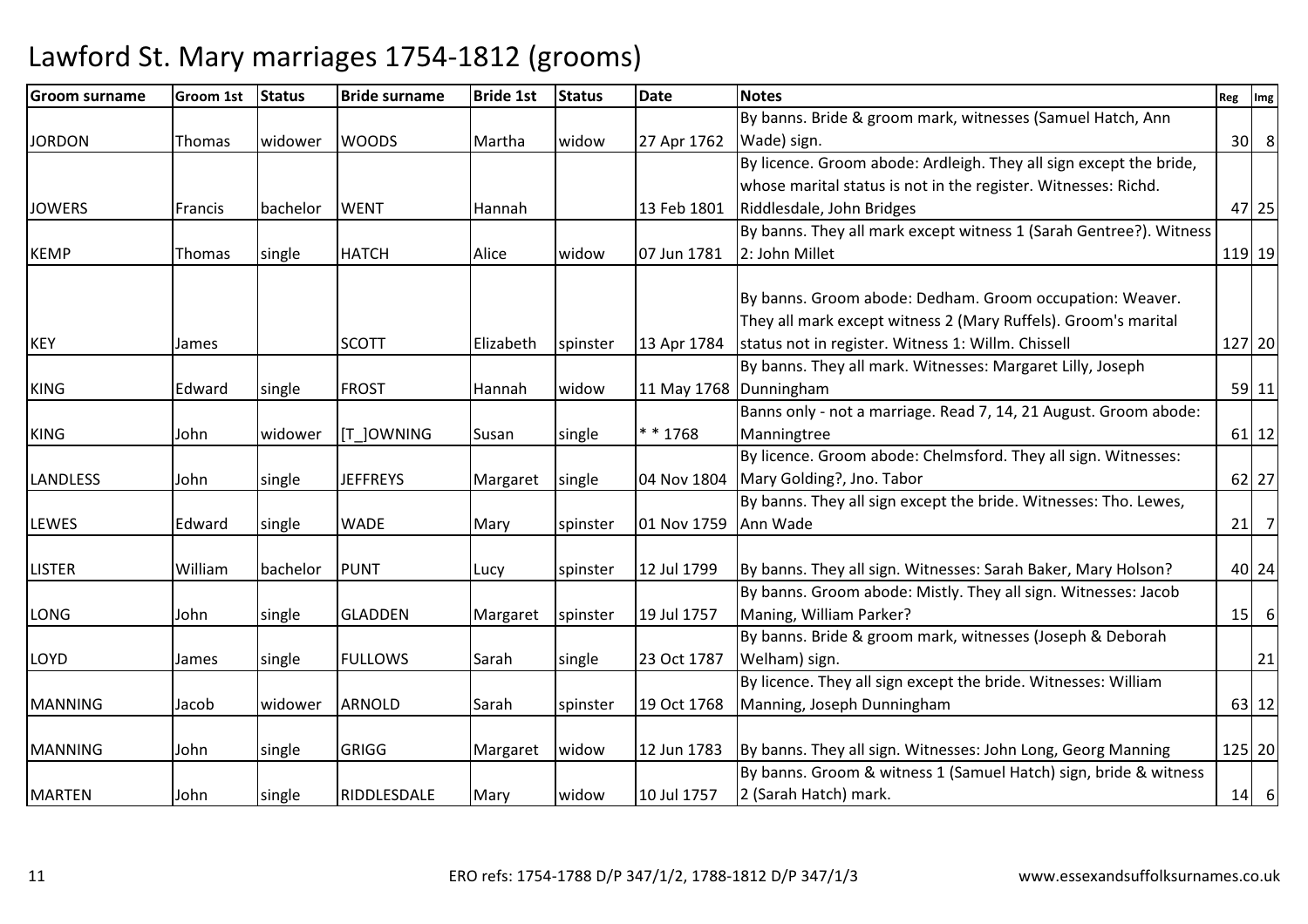| <b>Groom surname</b> | Groom 1st | <b>Status</b> | <b>Bride surname</b> | <b>Bride 1st</b> | <b>Status</b> | <b>Date</b> | <b>Notes</b>                                                                    | Reg | Img       |
|----------------------|-----------|---------------|----------------------|------------------|---------------|-------------|---------------------------------------------------------------------------------|-----|-----------|
|                      |           |               |                      |                  |               |             |                                                                                 |     |           |
|                      |           |               |                      |                  |               |             | By banns. Groom abode: Mistley. Bride & groom mark, witnesses                   |     |           |
| <b>MARVEN</b>        | William   | bachelor      | <b>POWELL</b>        | Mary             | spinster      | 09 May 1810 | sign. Witnesses: Isaac Gennings, Mary Powell, Thomas Corbell                    |     | 81 30     |
|                      |           |               |                      |                  |               |             | Banns only - not a marriage. Read 11, 18, 25 Sep 1803. Bride abode:             |     |           |
| <b>MARVEN</b>        | Edward    | single        | <b>PAYMOOR</b>       | Mary             | single        | * * 1803    | Little Bromley                                                                  |     | 52<br>9   |
|                      |           |               |                      |                  |               |             | By licence. Groom abode: Dedham. They all sign. No 2nd witness.                 |     |           |
| <b>MASON</b>         | Thomas    | bachelor      | <b>MANNING</b>       | Sarah            | spinster      | 07 Dec 1779 | <b>Witness: Jacob Manning</b>                                                   |     | 114 18    |
|                      |           |               |                      |                  |               |             | By licence. Groom abode: St. Botolph, Colchester. They all sign.                |     |           |
|                      |           |               |                      |                  |               |             | Bride's marital status not in register. Witnesses: Mary Batley,                 |     |           |
| <b>MATTHEWMAN</b>    | Benjamin  | bachelor      | PRIGG                | Sophia           |               | 05 Jan 1801 | Stephen Matthewman jnr                                                          |     | 45 24     |
|                      |           |               |                      |                  |               |             |                                                                                 |     |           |
| MIDDLETON            | John      |               | <b>HOBBARD</b>       | Alice            |               | * * 1765    | Banns only - not a marriage. Published: 14, 21, 28 April 1765.                  | 44  | 9         |
|                      |           |               |                      |                  |               |             | By banns. Groom abode: Mistley. They all sign. Witnesses: William               |     |           |
| <b>MOOR</b>          | John      | bachelor      | <b>GLANDFIELD</b>    | Elizabeth        | spinster      | 25 Aug 1803 | Lewis, James Vice, Mary Glandfield                                              |     | 54 26     |
|                      |           |               |                      |                  |               |             | By licence. Groom abode: Wheely. They all sign except the bride.                |     |           |
| <b>MORSE</b>         | William   | single        | <b>GURLIN</b>        | Mary             | single        | 17 Mar 1759 | Witnesses: Robert Ward, Katharine Williams                                      | 20  | 6         |
|                      |           |               |                      |                  |               |             | Banns only - not a marriage. Read 3, 10, 17 Nov 1805. Bride abode:              |     |           |
| <b>MORVEN</b>        | John      | single        | <b>PRIOR</b>         | Elizabeth        | single        | $* * 1805$  | <b>Bradfield</b>                                                                |     | 64 10     |
|                      |           |               |                      |                  |               |             | Banns only - not a marriage. Read 1, 8, 15 Jun 1794. No marital                 |     |           |
| <b>MOSLEY</b>        | John      |               | <b>FOX</b>           | Mary             |               | $* * 1794$  | statuses given. Bride abode: Manningtree                                        | 19  | 6         |
|                      |           |               |                      |                  |               |             | By banns. Groom abode: Great Horkesley. They all sign. Witnesses:               |     |           |
| <b>MUNSON</b>        | Arthur    | single        | <b>DURRANT</b>       | Sarah            | single        | 09 Jun 1768 | James Durrant, Ann Perkins                                                      |     | $60$   11 |
|                      |           |               |                      |                  |               |             | Banns only - not a marriage. Read 16, 23, 30 Nov 1794. Bride                    |     |           |
| <b>NORFOLK</b>       | John      | single        | <b>HOWARD</b>        | Susannah         | single        | $* * 1794$  | abode: Mistley                                                                  | 22  | 6         |
|                      |           |               |                      |                  |               |             |                                                                                 |     |           |
|                      |           |               |                      | Sarah            |               |             | By licence. Groom abode: Little Bromley. Groom occupation: clerk.               |     |           |
| <b>NORMAN</b>        | Thomas    | bachelor      | <b>LUCAS</b>         | Louisa           | spinster      | 24 Oct 1794 | They all sign. Witnesses: Anne Rigby, John Round                                |     | 26 21     |
|                      |           |               |                      |                  |               |             | By banns. Groom & witness 1 (English Hatch) sign, bride & witness               |     |           |
| <b>OFFORD</b>        | John      | single        | <b>HATCH</b>         | Elizabeth        | single        | 04 Oct 1770 | 2 (Samuel Hatch) mark.                                                          |     | 72 13     |
|                      |           |               |                      |                  |               |             |                                                                                 |     |           |
|                      |           |               |                      |                  |               |             | By banns. They all sign. Bride signs her first name "Alis" but it is            |     |           |
| <b>OSBORN</b>        | William   | bachelor      | <b>KEMP</b>          | <b>Alis</b>      | spinster      |             | 03 Nov 1809   spelt Else in the register. Witnesses: Robt. Britiff, Lucy Carter |     | 78 30     |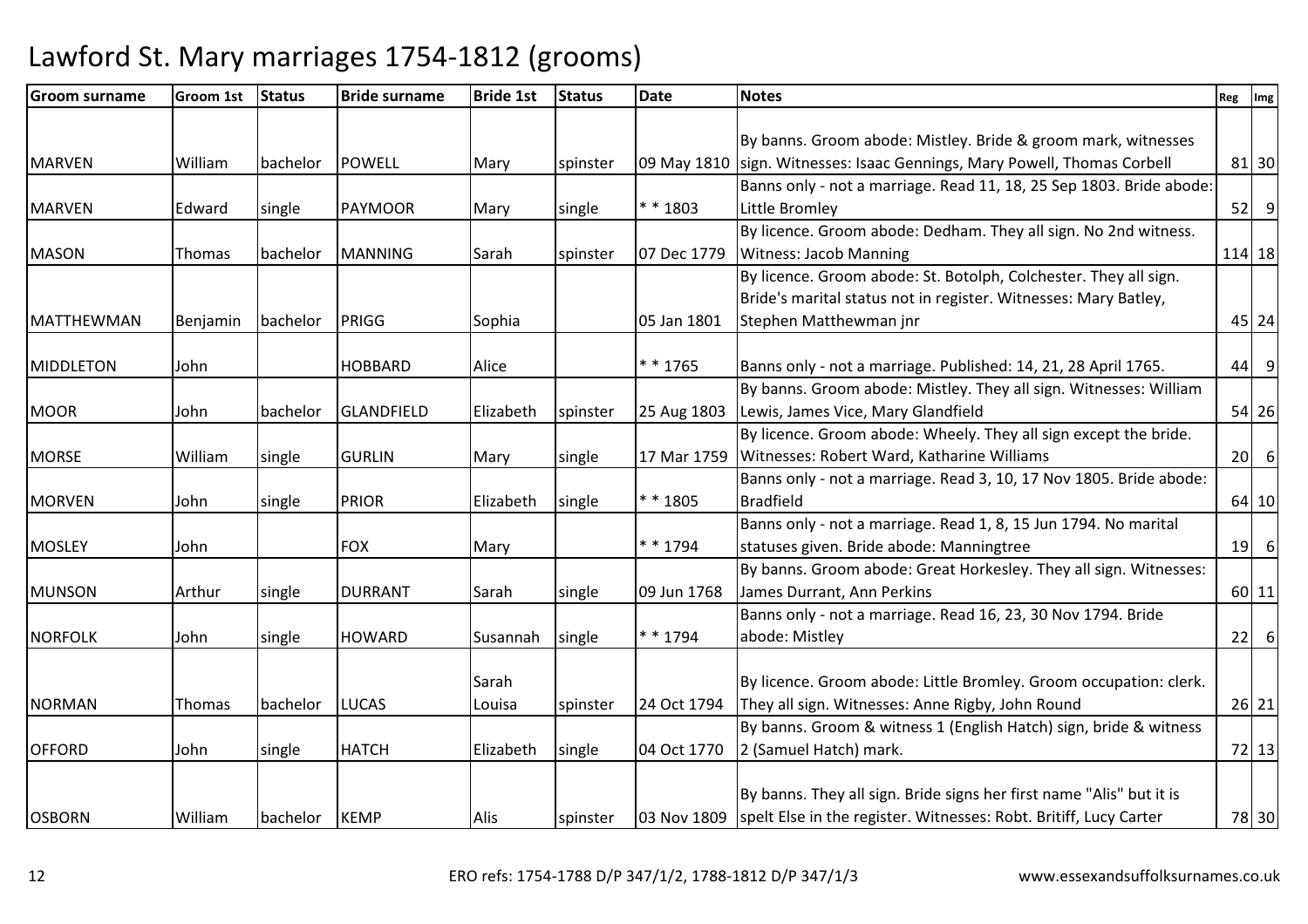| <b>Groom surname</b> | Groom 1st | <b>Status</b> | <b>Bride surname</b> | <b>Bride 1st</b> | <b>Status</b> | <b>Date</b> | <b>Notes</b>                                                                | Reg      | Img             |
|----------------------|-----------|---------------|----------------------|------------------|---------------|-------------|-----------------------------------------------------------------------------|----------|-----------------|
|                      |           |               |                      |                  |               |             | Banns only - not a marriage. Read 1, 8, 15 Feb 1789. Bride abode:           |          |                 |
| PAGE                 | James     | single        | <b>VINCE</b>         | Elizabeth        | spinster      | * * 1789    | Manningtree                                                                 | 5        | $\overline{4}$  |
|                      |           |               |                      |                  |               |             | By banns. They all sign except the bride. Witnesses: George                 |          |                 |
| <b>PAYNE</b>         | John      | single        | <b>PORTER</b>        | Hannah           | single        | 12 Oct 1769 | Chandler, Mary Rudkin                                                       |          | 67 12           |
|                      |           |               |                      |                  |               |             | By licence. Groom abode: Layer-de-la-Haye. Bride & groom mark,              |          |                 |
|                      |           |               |                      |                  |               |             | witnesses (John Bunks, Gabriel Bones) sign. Marital statuses not in         |          |                 |
| <b>PAYNE</b>         | William   |               | <b>OSMAN</b>         | Amey             |               | 11 Dec 1771 | register.                                                                   |          | 84 14           |
|                      |           |               |                      |                  |               |             | By banns. They all mark except witness 2 (Eliz. Boundell). Witness 1:       |          |                 |
| <b>PLAMPIN</b>       | John      | bachelor      | <b>SANCROFT</b>      | Mary             | spinster      | 27 Oct 1772 | Daniel Good                                                                 |          | 88 15           |
|                      |           |               |                      |                  |               |             | By banns. They all mark except witness 2 (Samuel Hatch). Witness            |          |                 |
| <b>PONDER</b>        | James     | widower       | <b>BROWNSMITH</b>    | Mary             | spinster      | 02 Sep 1755 | 2: John Lingwood                                                            | $6 \mid$ | $5\overline{)}$ |
|                      |           |               |                      |                  |               |             | By banns. Bride & groom mark, witness (John Girling) signs. No 2nd          |          |                 |
| <b>POOLEY</b>        | Thomas    | widower       | <b>MOOR</b>          | Mary             | widow         | 09 Mar 1774 | witness.                                                                    |          | $91$ 15         |
|                      |           |               |                      |                  |               |             | By banns. They all mark. Witnesses: Joseph Dunningham, Elizabeth            |          |                 |
| <b>POWL</b>          | Nathaniel | bachelor      | <b>NEVARD</b>        | Hannah           | widow         | 04 Nov 1788 | <b>Bridges</b>                                                              |          | 3 17            |
|                      |           |               |                      |                  |               |             | By banns. Groom abode: Dedham. Groom & witness 1 (Thomas                    |          |                 |
|                      |           |               |                      |                  |               |             | Lewis) sign, bride & witness 2 (Mary Pratt) mark. Marital statuses          |          |                 |
| <b>PRATT</b>         | Daniel    |               | <b>ALLEN</b>         | Mary             |               | 03 Apr 1763 | not in register.                                                            | 35       | 8               |
|                      |           |               |                      |                  |               |             | By banns. Bride & groom mark, witnesses (Charles Bacon, Isaac               |          |                 |
| <b>PRYKE</b>         | John      | widower       | <b>HISKEY</b>        | Hannah           | spinster      | 26 Sep 1808 | Jennings) sign.                                                             |          | 76 30           |
|                      |           |               |                      |                  |               |             | By licence. They all sign except the bride. Witnesses: Edwd. Ginn,          |          |                 |
| <b>PUNG</b>          | George    | single        | <b>PRIOR</b>         | Mary             | single        | 28 Jan 1806 | <b>Maria Prior</b>                                                          |          | 69 28           |
|                      |           |               |                      |                  |               |             |                                                                             |          |                 |
|                      |           |               |                      |                  |               |             | By licence. Groom abode: Wickes [Wix]. Entry has faded. Bride &             |          |                 |
| PURPLE?              | Thomas    | bachelor      | <b>BRIDGES</b>       | Sarah            | spinster      | 25 Nov 1769 | groom mark, witnesses (John Coppin, John Bridges) sign.                     |          | $69$   13       |
|                      |           |               |                      |                  |               |             | Banns only - not a marriage. Read: 9, 16, 23rd Oct 1763. Bride              |          |                 |
| <b>RATLEY</b>        | Samuel    | bachelor      | <b>HORSEMAN</b>      | Catherine        | spinster      | * * 1763    | abode: Higham                                                               | 39       | $\overline{9}$  |
|                      |           |               |                      |                  |               |             | By banns. They all mark except witness 1 (Thos. Crisp). Witness 2:          |          |                 |
| <b>REASON</b>        | William   | bachelor      | <b>POLLY</b>         | Mary             | single        | 20 Apr 1790 | Sarah Mayer                                                                 |          | 8 18            |
|                      |           |               |                      |                  |               |             |                                                                             |          |                 |
|                      |           |               |                      |                  |               |             | By licence. They all mark except the bride. Bride's marital status not      |          |                 |
| <b>RICHARDS</b>      | Hezekiah  | bachelor      | <b>HARRISS</b>       | Ann              |               |             | 26 Feb 1790   in register. Witnesses: Joseph Dunningham, Elizabeth Bridges. |          | 7 18            |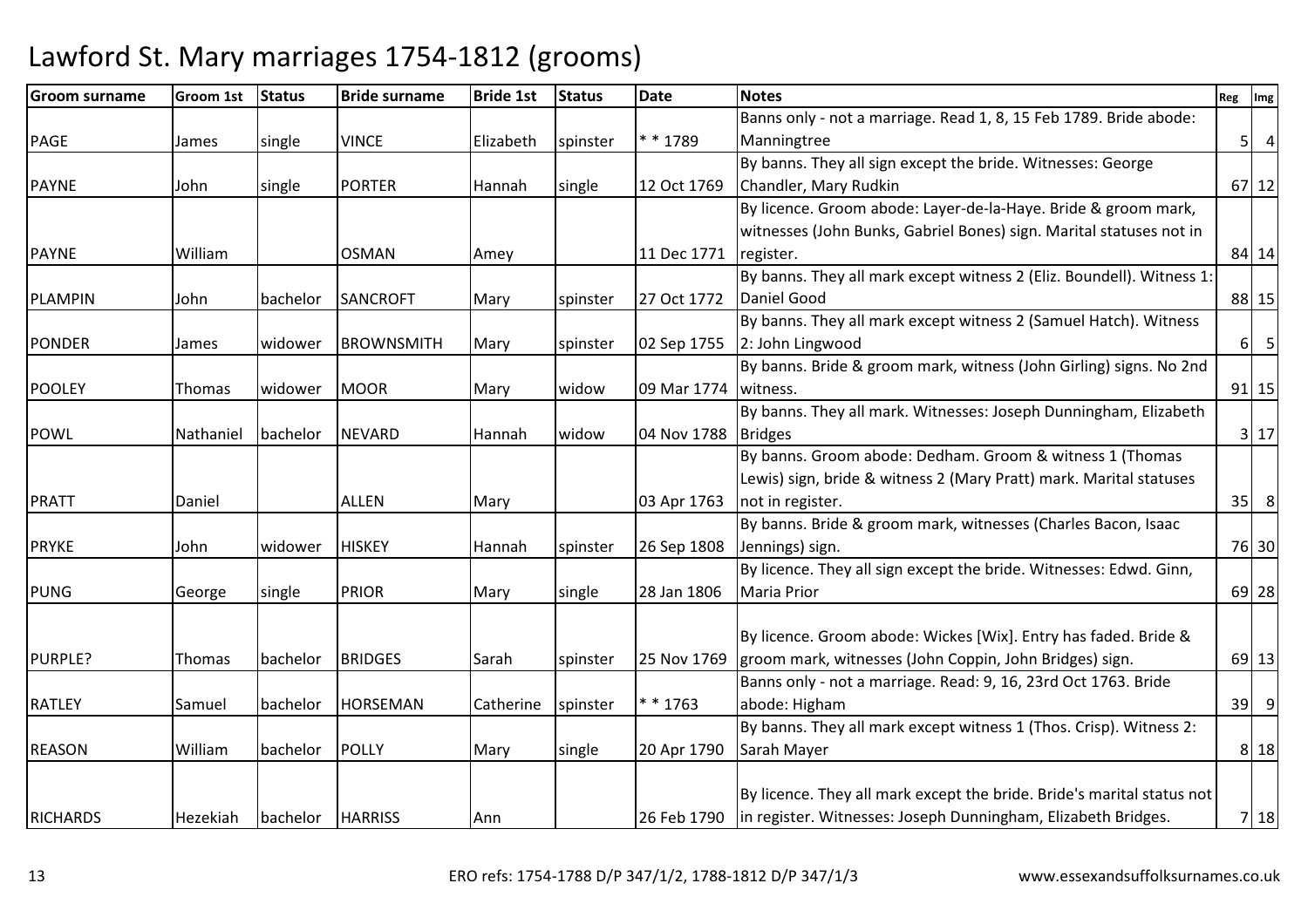| <b>Groom surname</b> | <b>Groom 1st</b> | Status   | <b>Bride surname</b> | <b>Bride 1st</b> | <b>Status</b> | <b>Date</b>           | <b>Notes</b>                                                         | Reg | Img            |
|----------------------|------------------|----------|----------------------|------------------|---------------|-----------------------|----------------------------------------------------------------------|-----|----------------|
|                      |                  |          |                      |                  |               |                       | By banns. They all mark except witness 2 (Lydia Barrett). Witness 1: |     |                |
| <b>RICHARDSON</b>    | Solomon          | single   | <b>ORFORD</b>        | Ann              | widow         | 04 Sep 1761           | Thomas Good                                                          | 25  | $\overline{7}$ |
|                      |                  |          |                      |                  |               |                       | By banns. They all mark except witness 1 (Thos. Baines). Witness 2:  |     |                |
| <b>RICHARDSON</b>    | Saul             | widower  | <b>NEVARD</b>        | Ann              | spinster      | 23 Sep 1763           | Willm. Richardson                                                    |     | $37$ $9$       |
|                      |                  |          |                      |                  |               |                       | By banns. Groom & witness 1 (John Webster) mark, bride & witness     |     |                |
| <b>RICHARDSON</b>    | James            | widower  | <b>WILKERSON</b>     | Sarah            | widow         | 26 Dec 1803           | 2 (Isaac Jennings) sign.                                             |     | 57 26          |
|                      |                  |          |                      |                  |               |                       | By banns. Groom occupation: blacksmith. They all sign. Groom's       |     |                |
|                      |                  |          |                      |                  |               |                       | marital status not in register. Witnesses: Richd. Riddlesdale, Henry |     |                |
| RIDDLESDALE          | John             |          | <b>JENKINS</b>       | Sarah            | single        | 04 May 1790 Blomfield |                                                                      |     | $9$ 18         |
|                      |                  |          |                      |                  |               |                       | By licence. They all sign. Witnesses: Benjm. & Mary Carrington,      |     |                |
| RIDDLESDALE          | Richard          | bachelor | <b>JENNINGS</b>      | Mary             | spinster      | 14 Feb 1797           | Wm. C. Golding, John Riddlesdale                                     |     | 32 22          |
|                      |                  |          |                      |                  |               |                       | Banns only - not a marriage. Read 9, 16, 23 Sep 1795. Bride abode:   |     |                |
| RIDDLESDALE          | John             | single   | <b>SOUTHGATE</b>     | Judith           | single        | * * 1795              | Little Bromley                                                       | 24  | 6              |
|                      |                  |          |                      |                  |               |                       |                                                                      |     |                |
|                      |                  |          |                      |                  |               |                       | By licence. Bride abode: Little Bromley. They all sign. Marital      |     |                |
| RIDDLESDELL          | Richard          |          | <b>DAY</b>           | Susannah         |               | 14 Mar 1769           | statuses not in register. Witnesses: John Blomfield, Thos. Davy      |     | 64 12          |
| RO[LB][LB]ART        | John             | single   | <b>BOLTON</b>        | Ann              | single        | 11 Jun 1776           | By banns. They both mark. No witnesses.                              |     | $97$ 16        |
|                      |                  |          |                      |                  |               |                       |                                                                      |     |                |
| <b>ROLFE</b>         | William          | widower  | <b>CLARKE</b>        | Ann              | spinster      | 10 Jan 1811           | By banns. They all sign. Witnesses: William Jackson, Rachel Clarke   |     | 84 31          |
|                      |                  |          |                      |                  |               |                       | By banns. Bride abode: Dedham. Bride & groom mark, witnesses         |     |                |
| <b>ROOF</b>          | William          | single   | <b>MAY</b>           | Elizabeth        | single        | 19 Mar 1805           | (Wm. May, Isaac Jennings) sign.                                      |     | 65 28          |
|                      |                  |          |                      |                  |               |                       | By banns. They all sign except the bride. Witnesses: Willm.          |     |                |
| <b>ROPER</b>         | John             | single   | <b>RUNACRES</b>      | Sarah            | single        | 17 Dec 1804           | Runacres, Isaac Jennings                                             |     | 63 27          |
|                      |                  |          |                      |                  |               |                       | By licence. Groom abode: Great Oakley. They all mark except          |     |                |
| <b>ROWLING</b>       | William          | bachelor | SAWYER               | Mary             | spinster      | 04 Feb 1779           | witness 2 (John Frost). Witness 1: Joseph Clark                      |     | 110 18         |
|                      |                  |          |                      |                  |               |                       | By banns. They all sign. Bride's marital status not in marriage      |     |                |
|                      |                  |          |                      |                  |               |                       | register but can be found in banns register. Witnesses: John         |     |                |
| <b>RUDLIN</b>        | Thomas           | bachelor | <b>DEATH</b>         | Elizabeth        | single        | 19 Nov 1799           | Rudland, Sophia Prigg                                                |     | 41 24          |
|                      |                  |          |                      |                  |               |                       | By banns. They all mark. No second witness. Witness: Josh.           |     |                |
| <b>RUFFLES</b>       | Robert           | single   | <b>KING</b>          | Elizabeth        | spinster      | 19 Nov 1787           | Dunningham                                                           |     | 21             |
|                      |                  |          |                      |                  |               |                       | By banns. Bride & groom mark, witnesses sign. Witnesses: Edwd. &     |     |                |
| <b>RUSSELL</b>       | Stephen          | bachelor | <b>WINNEY</b>        | Elizabeth        | spinster      | 03 Jan 1812           | Eliz. Russell, Isaac Gennings                                        |     | 88 32          |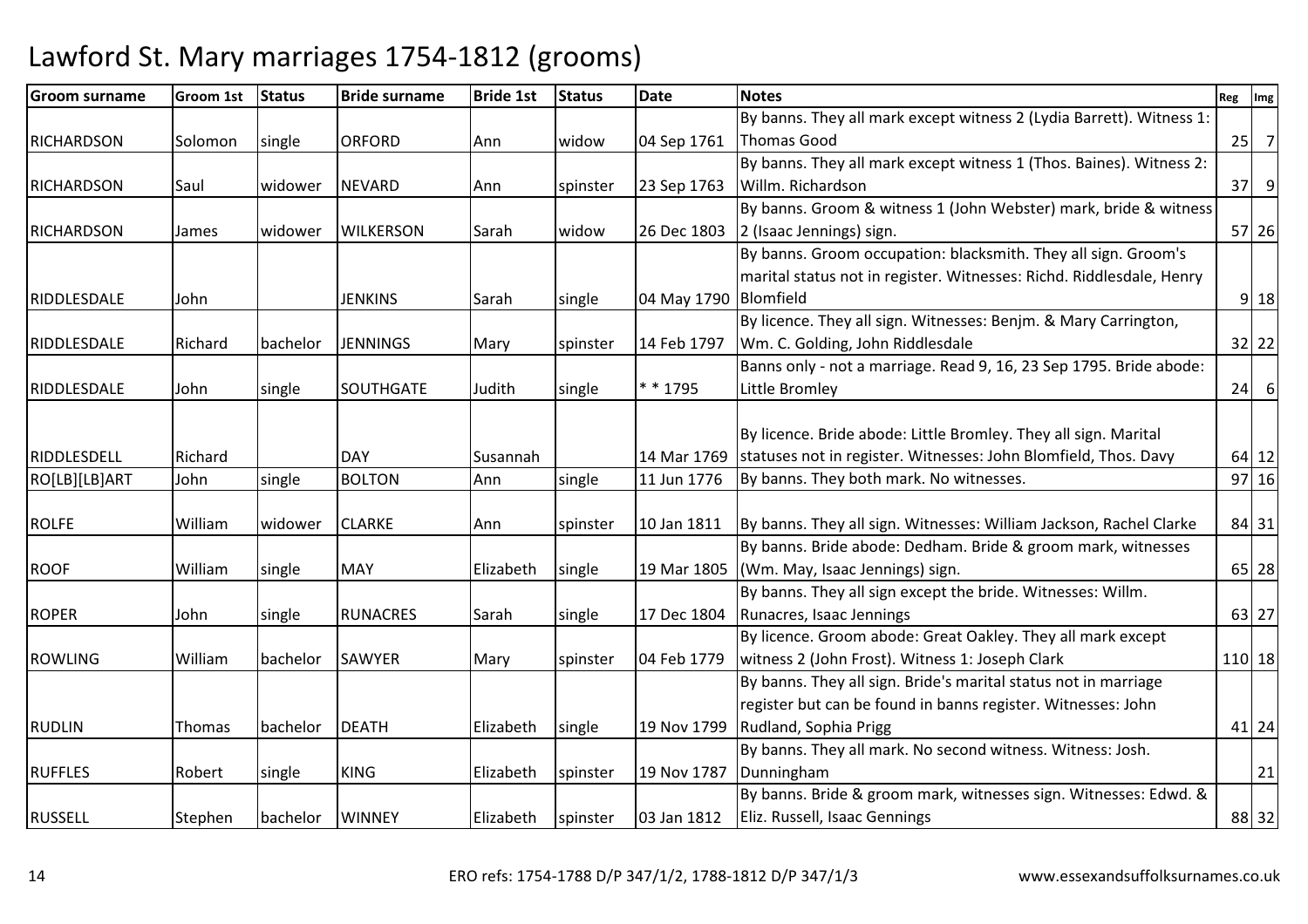| <b>Groom surname</b> | Groom 1st | <b>Status</b> | <b>Bride surname</b> | <b>Bride 1st</b> | <b>Status</b> | <b>Date</b> | <b>Notes</b>                                                               | Reg | Img            |
|----------------------|-----------|---------------|----------------------|------------------|---------------|-------------|----------------------------------------------------------------------------|-----|----------------|
|                      |           |               |                      |                  |               |             | By banns. Bride & groom mark, witnesses (John Whyatt, Samuel               |     |                |
| <b>RUST</b>          | Edmund    | single        | <b>HUNT</b>          | Mary             | spinster      | 09 Feb 1755 | Hatch) sign.                                                               | 2   | $\overline{4}$ |
|                      |           |               |                      |                  |               |             | By banns. They all mark except the groom. Witnesses: Mary Crosly,          |     |                |
| <b>RUST</b>          | Edward    | single        | <b>LISTER</b>        | Martha           | widow         | 08 Apr 1791 | Joseph Dunningham                                                          |     | $14$ 19        |
|                      |           |               |                      |                  |               |             | By banns. Groom abode: Mistley. They all mark except the bride.            |     |                |
| <b>SCOT</b>          | John      | bachelor      | <b>BIGGS</b>         | Elizabeth        | spinster      | 11 Nov 1803 | Witnesses: Susan Scot, Willm. Fidget                                       |     | 56 26          |
|                      |           |               |                      |                  |               |             | By banns. They all mark except witness 2 (Sam. Hatch). Witness 1:          |     |                |
| <b>SCOTT</b>         | John      | single        | <b>RUFFLES</b>       | Susanna          | spinster      | 14 Jan 1759 | Willm. Barber                                                              | 17  | 6              |
|                      |           |               |                      |                  |               |             | By banns. They all mark except the groom. Witnesses: John Long,            |     |                |
| <b>SCOTT</b>         | John      | widower       | <b>PRYKE</b>         | Eleanor          | spinster      | 09 Oct 1810 | Mary James                                                                 |     | 82 31          |
|                      |           |               |                      |                  |               |             | By banns. Bride & groom mark, witnesses (Francis Glandfield, Mary          |     |                |
| <b>SEBBORN</b>       | John      | single        | <b>ROOF</b>          | Hannah           | single        | 12 Oct 1781 | Fleet?) sign.                                                              |     | 120 19         |
|                      |           |               |                      |                  |               |             | By banns. They all sign except the bride. Witnesses: Mary Podd,            |     |                |
| <b>SIBBORN</b>       | John      | bachelor      | <b>GILLETT</b>       | Hannah           | spinster      | 08 Apr 1811 | <b>Isaac Gennings</b>                                                      |     | 86 31          |
|                      |           |               |                      |                  |               |             |                                                                            |     |                |
|                      |           |               |                      |                  |               |             | By licence. Groom abode: St. Peter, Colchester. They all sign.             |     |                |
| <b>SILVESTER</b>     | Francis   | widower       | PRIGG                | Martha           | spinster      |             | 03 May 1809 Witnesses: Robert Prigg, Elizabeth S__[d_]ling, Isaac Jennings |     | 77 30          |
|                      |           |               |                      |                  |               |             | By banns. Groom abode: Wivenhoe. They all sign except the bride.           |     |                |
| <b>SIMMONS</b>       | Daniel    | bachelor      | <b>KERRY</b>         | Susan            | spinster      | 17 Jan 1802 | Witnesses: Lucy Cary, John Moor                                            |     | 50 25          |
|                      |           |               |                      |                  |               |             | By banns. Groom & witness 1 (Samuel Hatch) sign, bride & witness           |     |                |
| <b>SMIITH</b>        | James     | single        | <b>HYAM</b>          | Rebecca          | spinster      | 26 Nov 1764 | 2 (Sarah Hatch) mark.                                                      | 42  | 9              |
|                      |           |               |                      |                  |               |             | By banns. Bride & groom mark, witnesses (Harriett Fletcher, Willm.         |     |                |
| <b>SMITH</b>         | Charles   | bachelor      | <b>SAWYER</b>        | Elizabeth        | spinster      | 25 Feb 1788 | Sawyer) sign.                                                              |     | 1 17           |
|                      |           |               |                      |                  |               |             |                                                                            |     |                |
|                      |           |               |                      |                  |               |             | By licence. Groom abode: Linton, Cambridgeshire. They all sign.            |     |                |
| <b>SMITH</b>         | Gilbert   | bachelor      | <b>MAY</b>           | Mary             | spinster      | 25 Jun 1811 | Witnesses: John & Jane May, Chas. [R_]. Haslam, C. Smith                   |     | 87 32          |
|                      |           |               |                      |                  |               |             | Banns only - not a marriage. Published: 25 May, 1 & 8 June 1766.           |     |                |
| SMITH?               | William   |               | <b>GLADDEN</b>       | Christian        |               | * * 1766    | Bride abode: Manningtree                                                   |     | $53$ 11        |
|                      |           |               |                      |                  |               |             |                                                                            |     |                |
|                      |           |               |                      |                  |               |             | By banns. Groom abode: All Saints, Colchester. Groom occupation:           |     |                |
|                      |           |               |                      |                  |               |             | Mariner. Bride & groom mark, witnesses (John Bridges, Richd.               |     |                |
| <b>SMYTH</b>         | Robert    |               | <b>BASKET</b>        | Mary             | spinster      |             | 29 Sep 1783 Riddlesdale) sign. Groom's marital status not in register.     |     | 126 20         |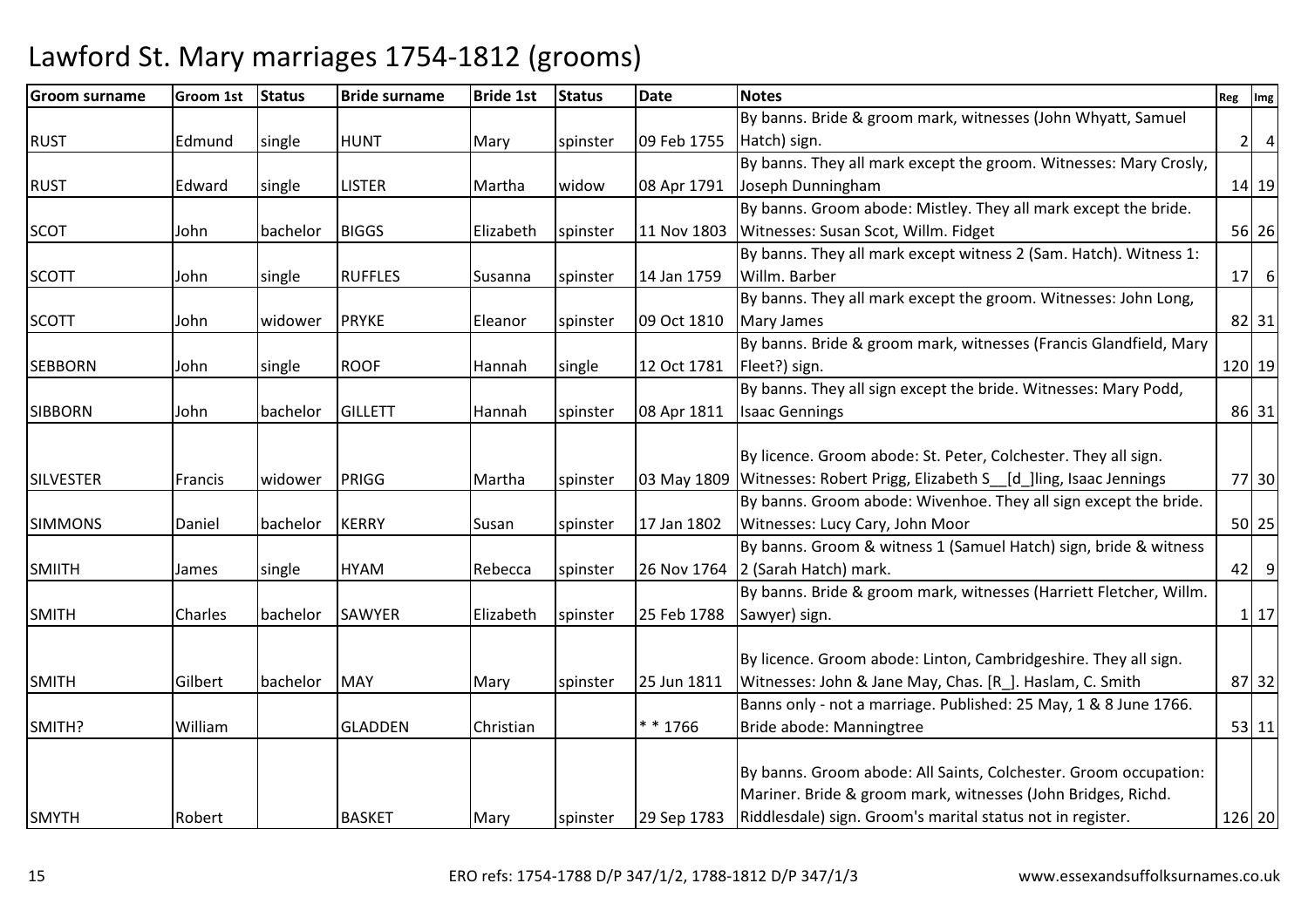| <b>Groom surname</b> | <b>Groom 1st</b> | <b>Status</b> | <b>Bride surname</b> | <b>Bride 1st</b> | <b>Status</b> | <b>Date</b> | <b>Notes</b>                                                          | Reg | Img            |
|----------------------|------------------|---------------|----------------------|------------------|---------------|-------------|-----------------------------------------------------------------------|-----|----------------|
|                      |                  |               |                      |                  |               |             | By banns. They all sign except the bride. Witnesses: William Daniel,  |     |                |
| SOAMES               | William          | bachelor      | <b>TAYLOR</b>        | Mary             | spinster      | 17 Nov 1812 | <b>Mary Russell</b>                                                   |     | 90 32          |
|                      |                  |               |                      |                  |               |             | Banns only - not a marriage. Read: 4, 11, 18 Nov 1770. Bride abode:   |     |                |
| SOFES?               | John             | widower       | <b>VINCE</b>         | Elizabeth        | single        | $* * 1770$  | Stratford                                                             |     | 73 13          |
|                      |                  |               |                      |                  |               |             |                                                                       |     |                |
|                      |                  |               |                      |                  |               |             | By banns. They all mark except witness 1 (Stephen Smith). Bride's     |     |                |
| <b>SOMES</b>         | William          | bachelor      | <b>COURTNELL</b>     | Sarah            |               | 12 Jun 1786 | marital status not in register. Witness 2: Sarah Smith                |     | 21             |
|                      |                  |               |                      |                  |               |             | By banns. They all sign except the bride. Witnesses: John Newman,     |     |                |
| <b>SPARROW</b>       | James            | bachelor      | <b>KERRY</b>         | Sarah            | spinster      | 27 Jun 1799 | <b>Mary Green</b>                                                     |     | 39 23          |
|                      |                  |               |                      |                  |               |             | By banns. Bride & groom mark, witnesses (Mary Todd, John              |     |                |
| <b>SPOONER</b>       | John             | bachelor      | <b>GOODY</b>         | Lydia            | spinster      | 30 Sep 1791 | Cousins) sign.                                                        |     | 16 20          |
|                      |                  |               |                      |                  |               |             | By banns. Bride & groom mark, witnesses (Samuel Hatch, George?        |     |                |
| <b>SPURDONS</b>      | William          | single        | <b>BIBBEY</b>        | Elizabeth        | spinster      | 03 Dec 1761 | Barrett) sign.                                                        | 28  | $\overline{7}$ |
|                      |                  |               |                      |                  |               |             | By banns. They all mark. Marital statuses not in register. Witnesses: |     |                |
| <b>SPURGIN</b>       | William          |               | <b>FOSDIKE</b>       | Elizabeth        |               | 29 Sep 1784 | James Richardson, Sarah Raph                                          |     | 128 20         |
|                      |                  |               |                      |                  |               |             | By banns. Groom abode: All Saints, Colchester. Bride & groom          |     |                |
| <b>STANNARD</b>      | George           | bachelor      | <b>CORBELL</b>       | Hannah           | spinster      | 14 Aug 1804 | mark, witnesses (John Bridges, John Sands) sign.                      |     | 60 27          |
|                      |                  |               |                      |                  |               |             | By banns. Groom abode: Manningtree. They all mark except              |     |                |
|                      |                  |               |                      |                  |               |             | witness 2 (Isaac Jennings). Bride's marital status not in register.   |     |                |
| <b>STAPLES</b>       | John             | bachelor      | <b>CLASBY</b>        | Mary             |               | 13 Jun 1800 | Witness 1: Sarah Jermany                                              |     | 42 24          |
|                      |                  |               |                      |                  |               |             | By banns. They all sign except the bride. Witnesses: Daniel           |     |                |
| <b>STUDD</b>         | Nathaniel        | single        | <b>FROST</b>         | Mary             | widow         | 14 Nov 1788 | Gardiner, Roger Bridges                                               |     | 4 18           |
|                      |                  |               |                      |                  |               |             | By banns. They all mark except for witness 3, Samuel Ratley.          |     |                |
| <b>SYRETT</b>        | Stephen          | bachelor      | <b>CALEY</b>         | Elizabeth        | single        | 20 Jan 1788 | Witnesses 1 & 2: Willm. Lake, Mary Murdock                            |     | 22             |
|                      |                  |               |                      |                  |               |             | By banns. They all mark. Marital statuses not in register. Witnesses: |     |                |
| <b>TAYLOR</b>        | Simon            |               | <b>ROOF</b>          | Sarah            |               | 01 Oct 1784 | James Lord, Eliz. Sawyer                                              |     | 20             |
|                      |                  |               |                      |                  |               |             | By banns. Groom abode: Mistley. They all sign except the bride.       |     |                |
| <b>TAYLOR</b>        | Thomas           | bachelor      | <b>MAYERS</b>        | Sarah            | spinster      | 05 Oct 1797 | Witnesses: James Mayes, Isaac Jennings                                |     | 35 23          |
|                      |                  |               |                      |                  |               |             | Banns only - not a marriage. Read 10, 17, 24 Jan 1796. Bride abode:   |     |                |
| <b>TAYLOR</b>        | James            | single        | LORD                 | Sarah            | single        | * * 1796    | Stutton, Suffolk.                                                     |     | $26$ 7         |
|                      |                  |               |                      |                  |               |             | Banns only - not a marriage. Read 1, 8, 15 Mar 1812. Bride abode:     |     |                |
| <b>TAYLOR</b>        | Samuel           | bachelor      | <b>MUNSON</b>        | Sarah            | spinster      | * * 1812    | Ardleigh                                                              |     | $81$   12      |